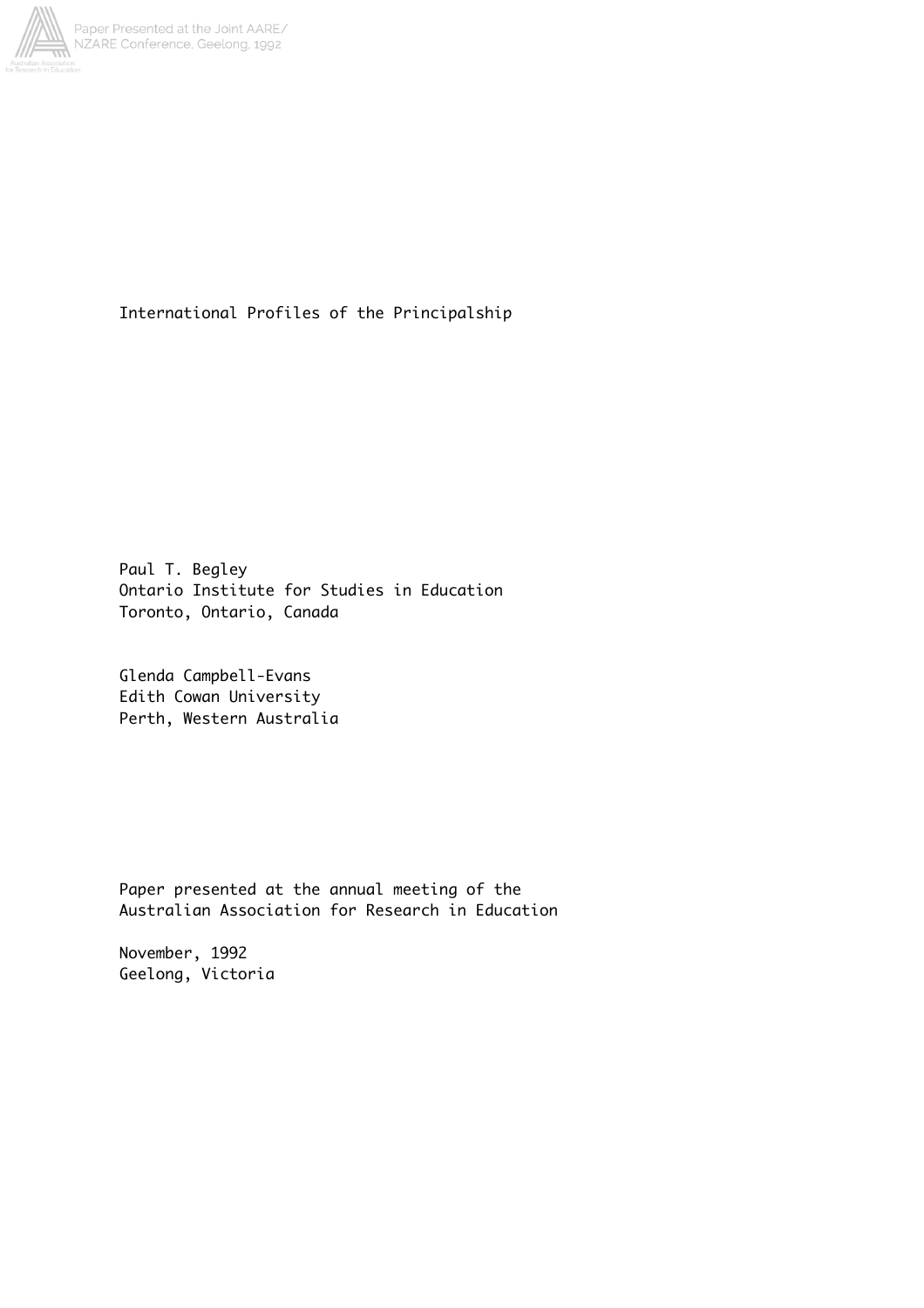

Dr. Paul T. Begley is Associate Professor at the Midwestern Field Centre of the Ontario Institute for Studies in Education, Toronto,Ontario. His areas of academic interest, within the Department of Educational Administration, include administrative values, school improvement processes, and leadership development in cross-cultural environments.

Dr. Glenda Campbell-Evans is Lecturer at the Department of Educational Policy and Administrative Studies, Edith Cowan University, Perth, Western Australia. Her research efforts are currently focused in the area of the professional development of practising and aspiring school administrators.

Abstract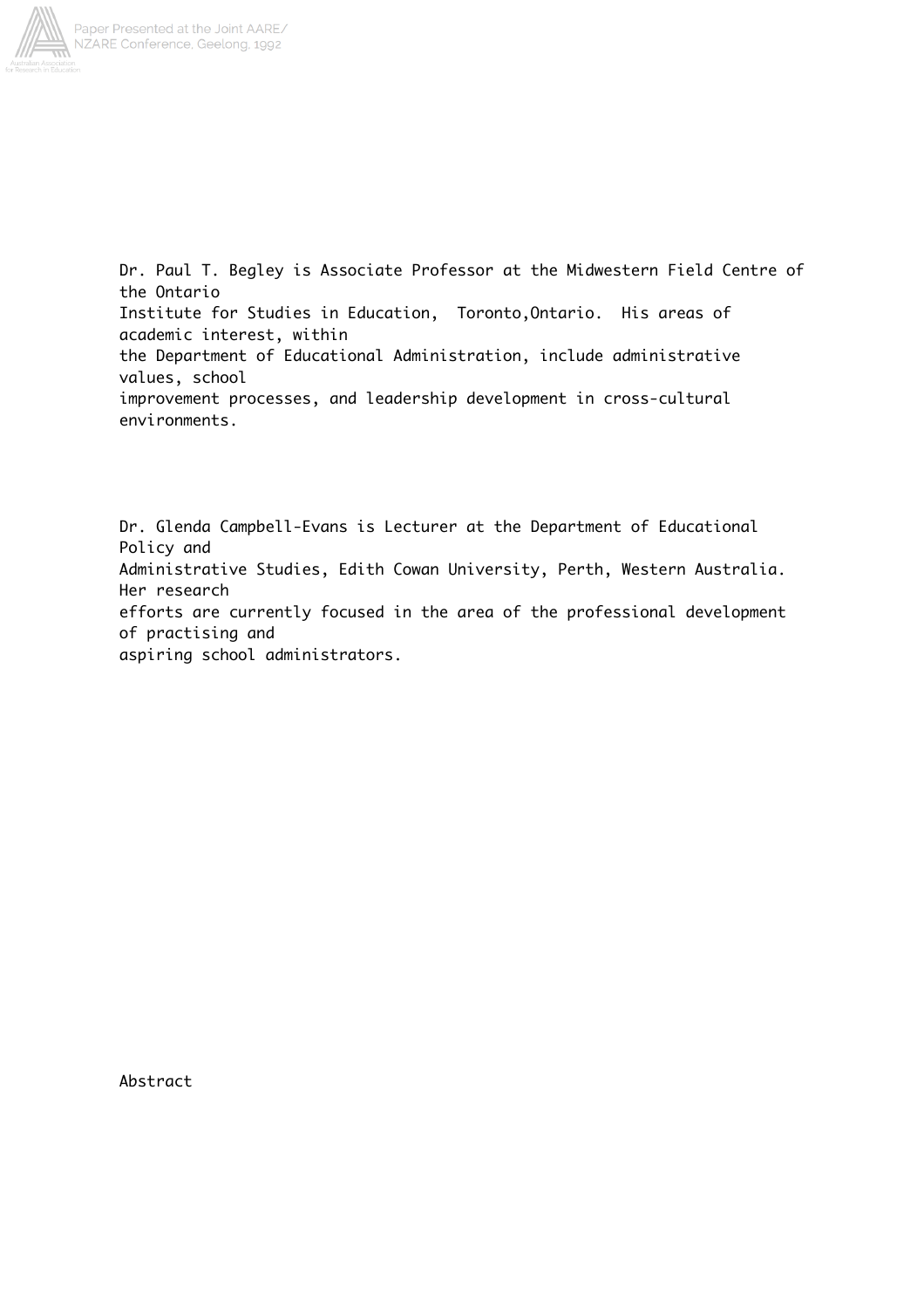

This paper reports on three university sponsored projects carried out during the time period 1990-92 in the Canadian Province of Ontario, the Canadian Northwest Territories, and Western Australia. Each project involved the development of multilevel, situationally sensitive, profiles of school leadership practices by writing teams composed of 12 to 15 academics and practicing school administrators. The outcome was three documents, each depicting in a graphical manner, contemporary and regionally specific images of the principalship. Each profile portrays multi-dimensional images of practice, described behaviourally within developmental stages of growth leading to ideal practice as locally defined.

 In addition to the contrasting images of the principalship and the genuinely transformational experience of producing such profiles, the writing teams report as outcomes several uses for their profiles at the state, district, or school site levels. All three profiles are currently being used as a basis for developing situationally sensitive preservice preparation courses for aspiring principals as well as in-service programs for incumbent school leaders. They may also be used at the district level as supports to strategic planning processes. Within individual schools, profiles of effective practice can be used as resources to support self-directed professional development or collegial coaching processes.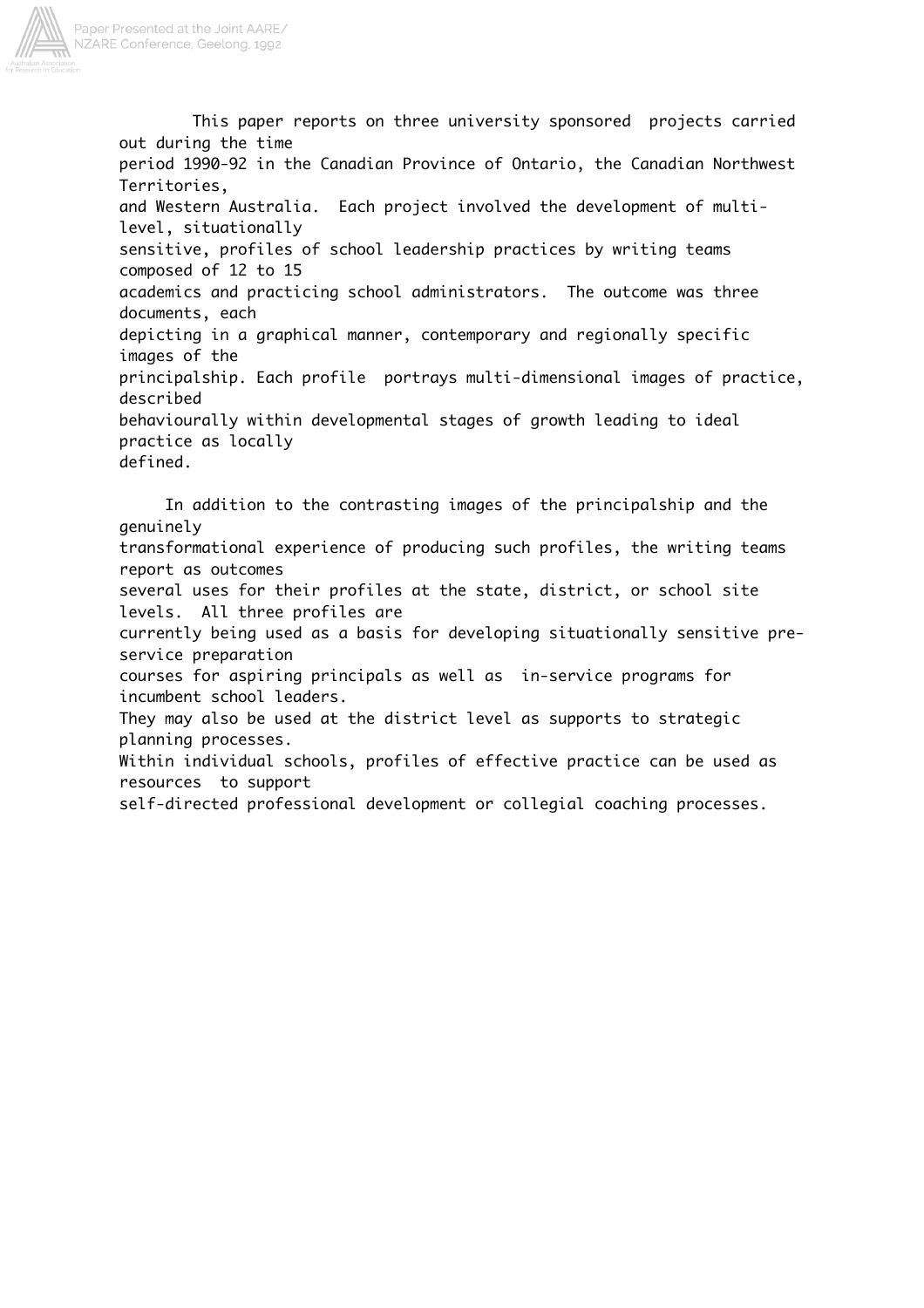

International Profiles of the Principalship A number of persistent problems confound the efforts of those committed to the development of expert leadership practices for schools of the present as well as those of the future. For example, there is a continuing lack of consensus among academics and practitioners alike on what constitutes ideal school leadership and how it should be defined. The "rear view mirror" perspective of most formal preparation programs and the questionable pedagogy and relevance of some university and field-based professional development efforts are other problems. A final important issue, in our view, is the failure of formal programs to accommodate divergent regional needs and learning readiness levels evident among the participants in such programs. Our efforts to respond to these challenges has led us to explore the development and use of situationally specific, multi-dimensional profiles of professional practice as a basis for fostering the development of expert school leadership practices. Within the past two years we have produced three separate regional profiles of effective principal practice; two in Canada and one in Australia. Even as we complete the field validation of these initial three profiles, it is our intention to launch additional profiling projects in other regions of Canada and the United States. In time we hope to produce six or more profiles representing alternate images of effective school leadership practice in North America and Australia. The three profiles described in this paper were developed by writing teams made up of academics and practitioners working collaboratively within given regions. We begin the paper with a review of some of the generic problems faced by staff developers which profiles may address and some discussion of the conceptual underpinnings and procedures of the profile development process. The balance of the paper is devoted to a description of thethree profiles which have been developed and a discussion of several issues and liabilities which have emerged from our work. Edited versions of the three profiles have been included as appendices.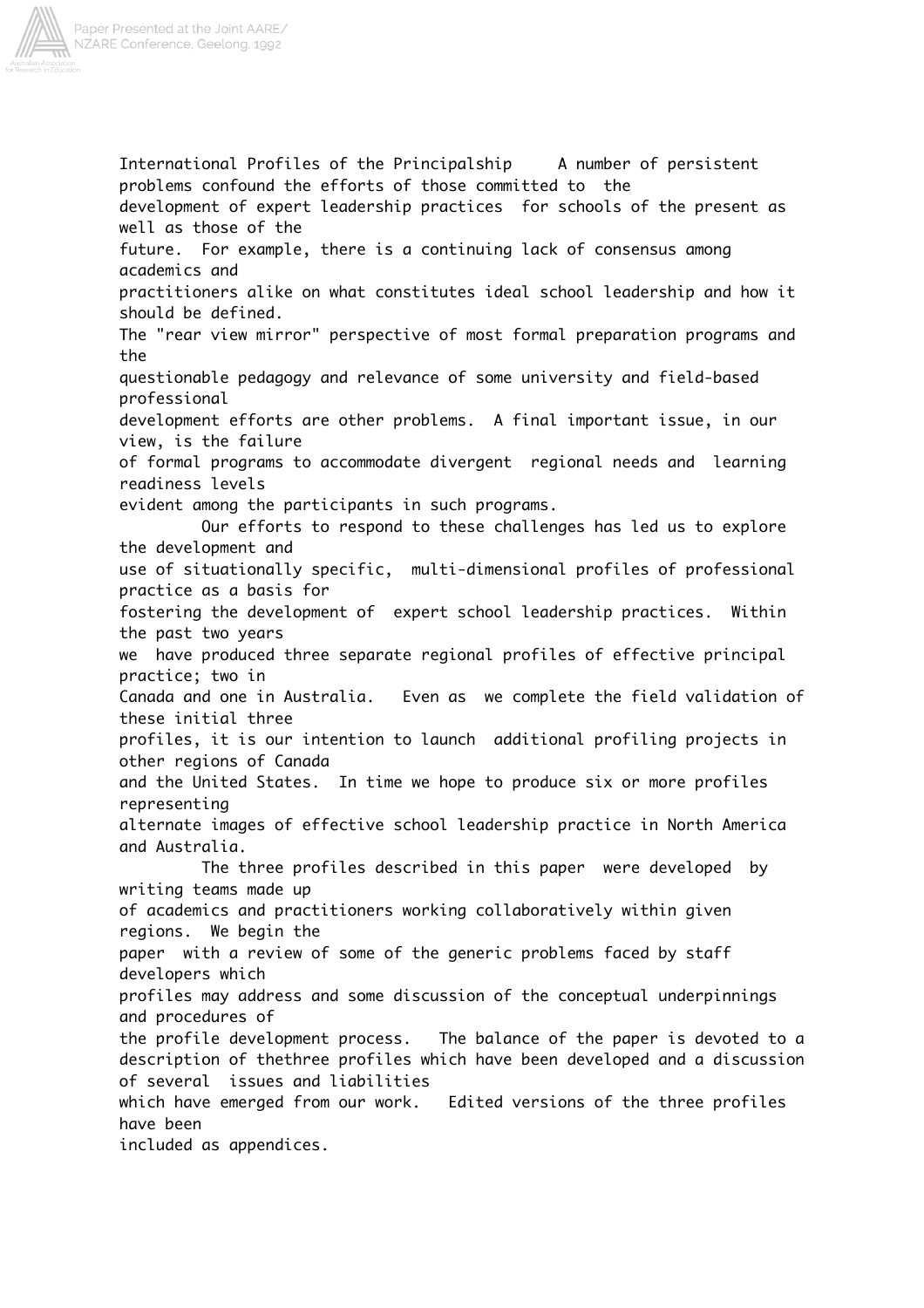

Objectives:

Objectives for this ongoing project include:

1. To develop regionally specific profiles of contemporary school leadership practices,

grounded in locally defined images of effectiveness as well as the findings of relevant

research, to be employed as a basis for designing pre-service and inservice professional

development programs.

2. To develop, as an alternative to formal training programs,

professional development

resources which could be used by individuals or small groups as a support to self-directed

and / or formative professional development.

3. To compare and contrast the images and dimensions of effective school leadership

practices developed by several regionally representative writing teams employing the same

profile generation procedures.

4. To investigate the transformational learning potential of the profiling technique as a mode

of professional development.

Practical & Conceptual Issues Relating to School Leadership Development: The design and implementation of formal training programs which meet the current and future needs of school leaders involves considerably more than just mirroring the typical practices of the past. Effective programs will be those which address the knowledge, skills and attitudes required by the leaders of future schools (Leithwood, Begley & Cousins, 1992). Furthermore, such learning and skill acquisition must be achieved through the use of a process or learning context that is responsive to a number of factors. An ideal learning environment will be sensitive to the varying levels of readiness manifested by school leadership candidates upon entry into a formal preparation program. It will also recognize the particular needs of adult learners. Finally, the delivery of even an exemplary program will inevitably be complicated by the precedents and expectations established by previous leadership programs and even the potentially divergent orientations of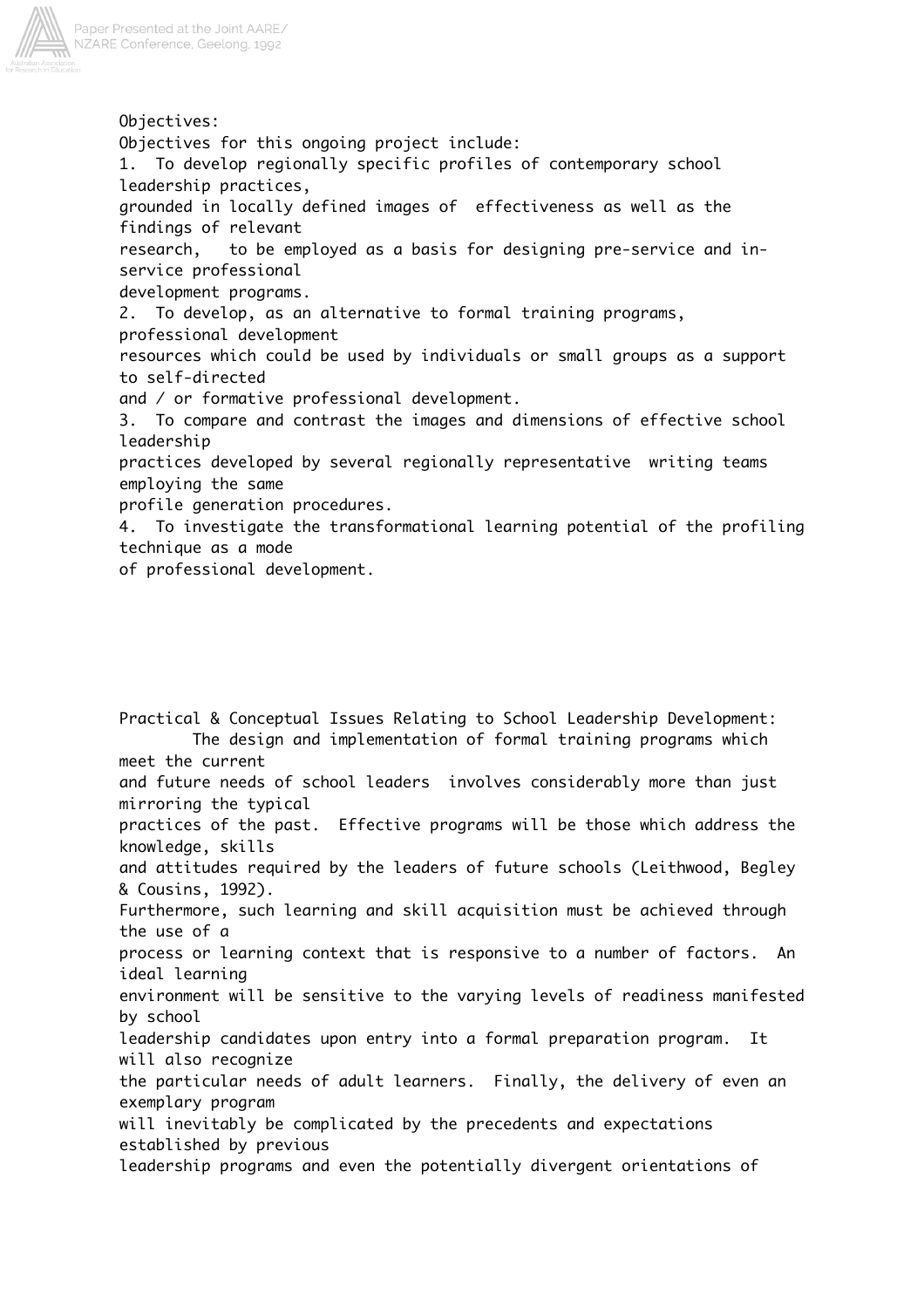

instructional personnel and program sponsors. In our experience as program developers since 1985, we have noted that people enroll in principal preparation programs and professional development courses for a variety of reasons and with a broad range of expectations (see Begley & Campbell-Evans, 1993). Readiness levels can vary so greatly within a given cohort of candidates that program implementors are sometimes presented with instructional challenges which parallel, or even exceed, those faced by a teacher in a completely de-streamed elementary panel classroom. To be specific, depending on whether a serious needs assessment process precedes course development, and what criteria are employed for candidate selection, participants enrolled in programs may bring to the experience a relatively broad spectrum of prior experiences,training needs and personal expectations. These "base rate" characteristics (Feldman, 1989) constitute candidate readiness for participation in a particular program. Given the array of educational experiences and skills required for the development of a comprehensive image of leadership effectiveness, it also seems important to take a longitudinal and developmental view of administrators' socialization experiences. We find van Gennep's (1960) three stage model of professional socialization (Separation, Transition, and Incorporation) helpful in conceptualizing the developmental process whereby individuals are influenced by a number of socializing factors (see Ronkowski and Iannaccone, 1989). van Gennep suggests a process of general professional maturation progressing from being defined by others to being self-defined. According to van Gennep, at the Separation stage, people are concerned with comparing themselves with others and how others judge their adequacy. At the Transition stage the pattern of "self location" is against the standards imposed by the functions of the job and task performance. At the Incorporation stage individuals make comparisons between their former and present self (e.g. perceptions of progress made from a previous self toward becoming an instructional leader). Developmental principal profiles, such as the three we describe herein, at least potentially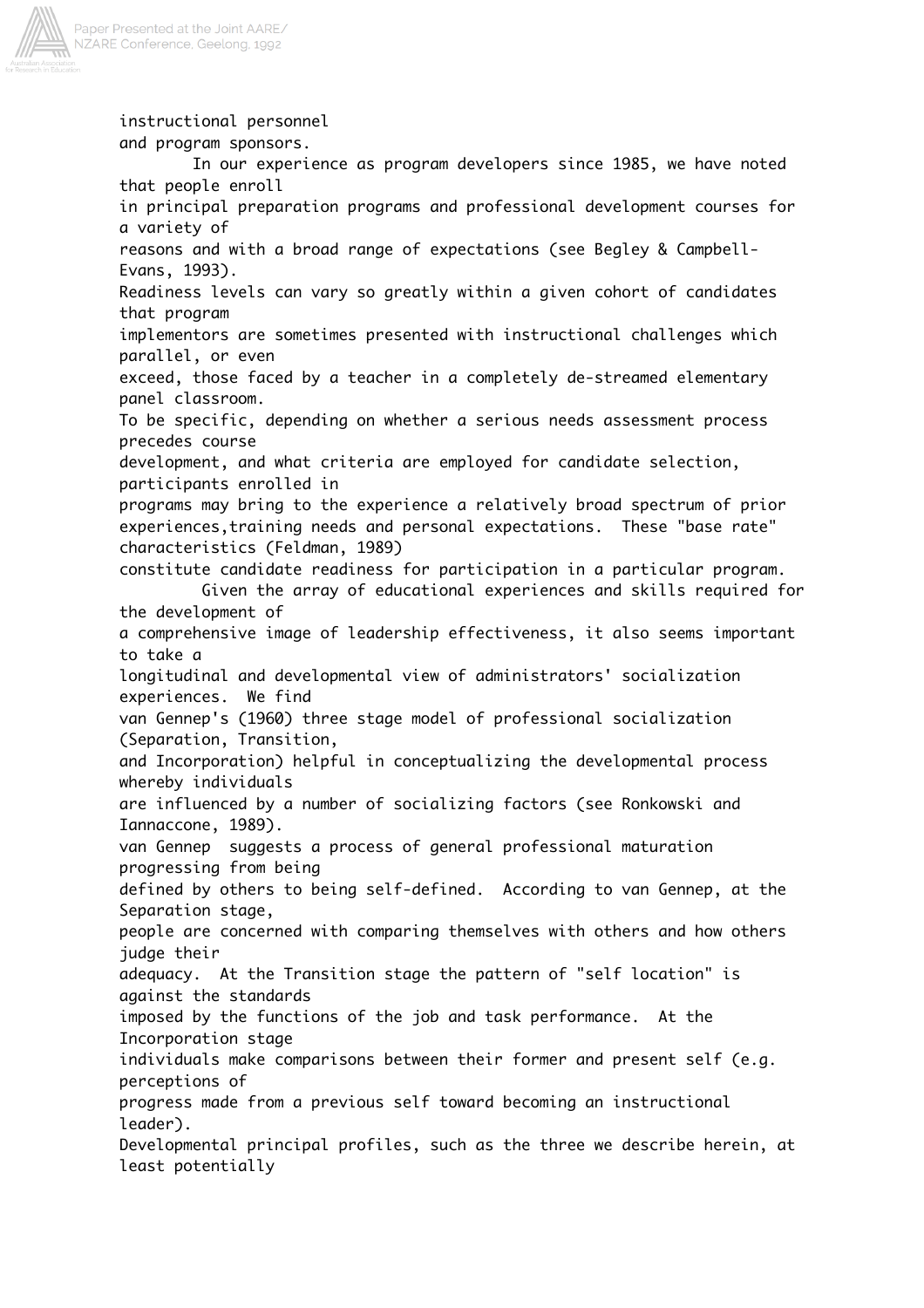

professional maturation; particularly at the Transition and Incorporation stages of development. A substantial body of applied research has accumulated in recent years purporting to describe the nature of administrative expertise (see Greenfield, 1987; Burdin,1989; Leithwood, Begley and Cousins,1992). Principal preparation programs can now be grounded in more than just the context-bound practices, or theories-in-use (Argyris, 1982), manifested by local practitioners serving as instructors. This availability of research-derived knowledge on effective administrative practices has permitted the design and development of much better validated leadership programs for principals (see Daresh & Playko,1992). However, despite the increased rigour which is evident in research-driven program designs, several issues remain. These relate to candidate perceived relevance. Semantic problems can occur with the use of particular educational or academic jargon which is more or less acceptable from region to region. In our experience, a particular emphasis on some dimension of practice in one region can easily alienate the audience from another region. For example, discussing "socialization" research with a group of practitioners in Australia may suggest mind control, a negative connotation, whereas, with a Canadian audience, nary a ripple would be noted. Similarly, in many regions of Canada the term "child-centred education" has recently become politically charged and is to be avoided at all costs. On the other hand, American practitioners seem much inclined to speak of "test scores" and improving a school's "grade point average", terms which are not "userfriendly" in the Australian and Canadian "interface." The development and use of researchdriven, but situationally sensitive profiles may prove helpful in addressing this issue. Thus a profile for an Australian audience might safely address the "pastoral" responsibilities of the principal without fear of confusing Canadian principals who likely would associate this term with crop management or animal husbandry.

could play an important role in supporting this theorized process of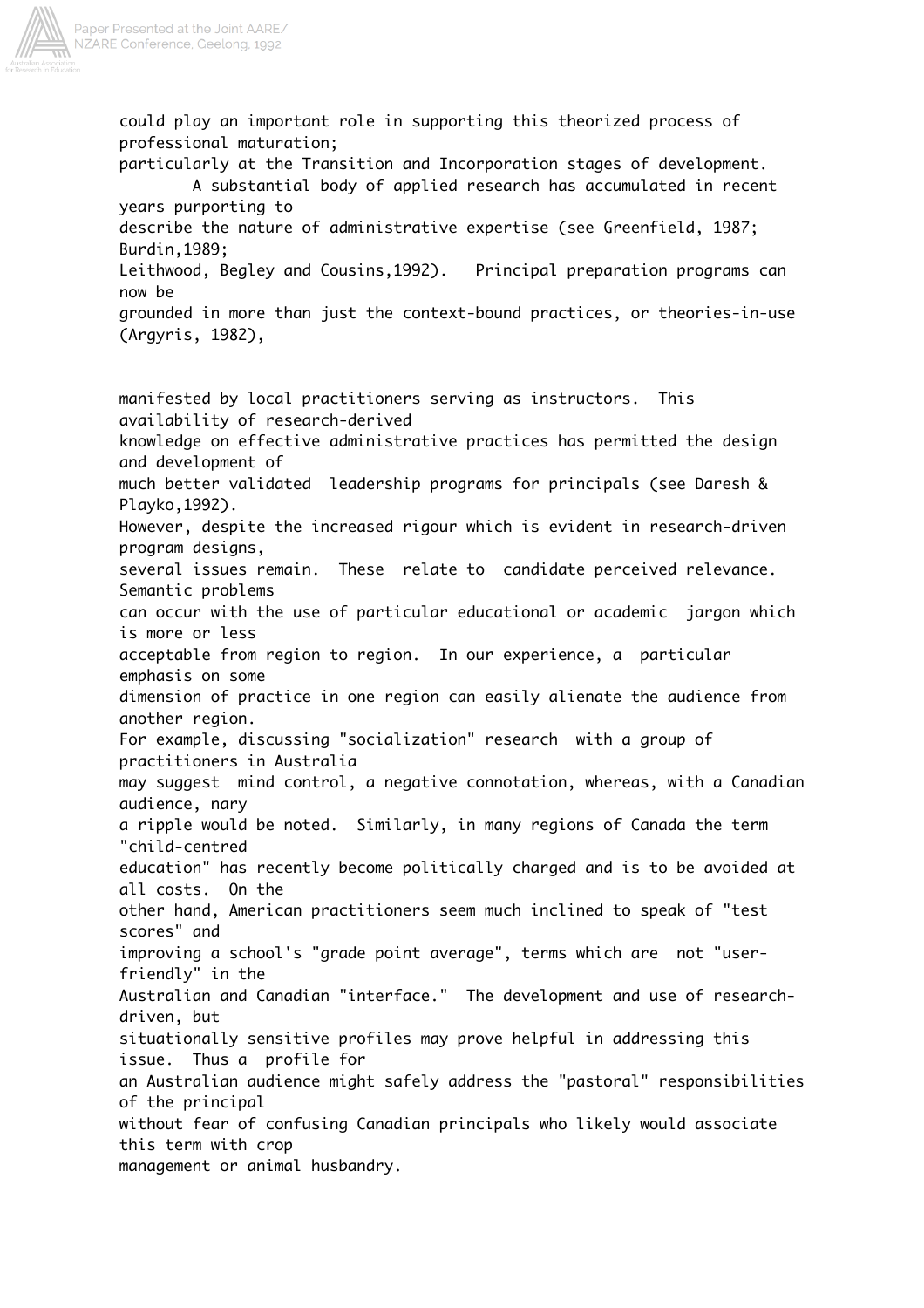

In Ontario, the Northwest Territories, and Western Australia virtually all principal pre-service preparation programs now manifest varying degrees of commitment to the view of the principal's role usually described as instructional leadership1. It is possible to argueconvincingly in support of more recently developed conceptions of the role, such as transformational leadership (see Educational Leadership, 1992). However, given the mandated nature of the syllabus for most principal certification programs, and the natural time lag encountered when new knowledge impacts on established procedures, we initially concluded that instructional leadership remains the dominant image of school leadership. However, that proved not necessarily to be the case for at least two of the profiles. With the Northwest Territories Profile, the writing team proved to be quite keen to incorporate within their document what they viewed as the highly attractive, minority group empowering vocabulary of Transformational Leadership2. A similar response was observed with the Ontario profile writing team, although they wished to avoid the term "transformational" as much as possible because of its perceived trendiness. As suggested earlier, traditional university-based courses tied to graduate degree programs often lag behind the most recent findings of research on educational leadership. This is something of an irony. Unfortunately, they frequently also add insult to injury by not necessarily being sensitive to the canons of good pedagogy or even candidate satisfaction levels. As Gaines-Robinson and Robinson (1989) point out, course activities are more likely to reflect a stereotyped requirement of a course, which has developed a life of its own through repetition, rather than any identified need expressed by candidates or perceived by a program sponsor. Furthermore, course candidates, who may or may not have need for a particular skill activity, must typically participate in all activities because of expectations for a uniform pre-service course experience. A generalization perhaps, but, nevertheless, not a flattering image for those of us who are teaching university faculty.

A recent study on the socializing influences experienced by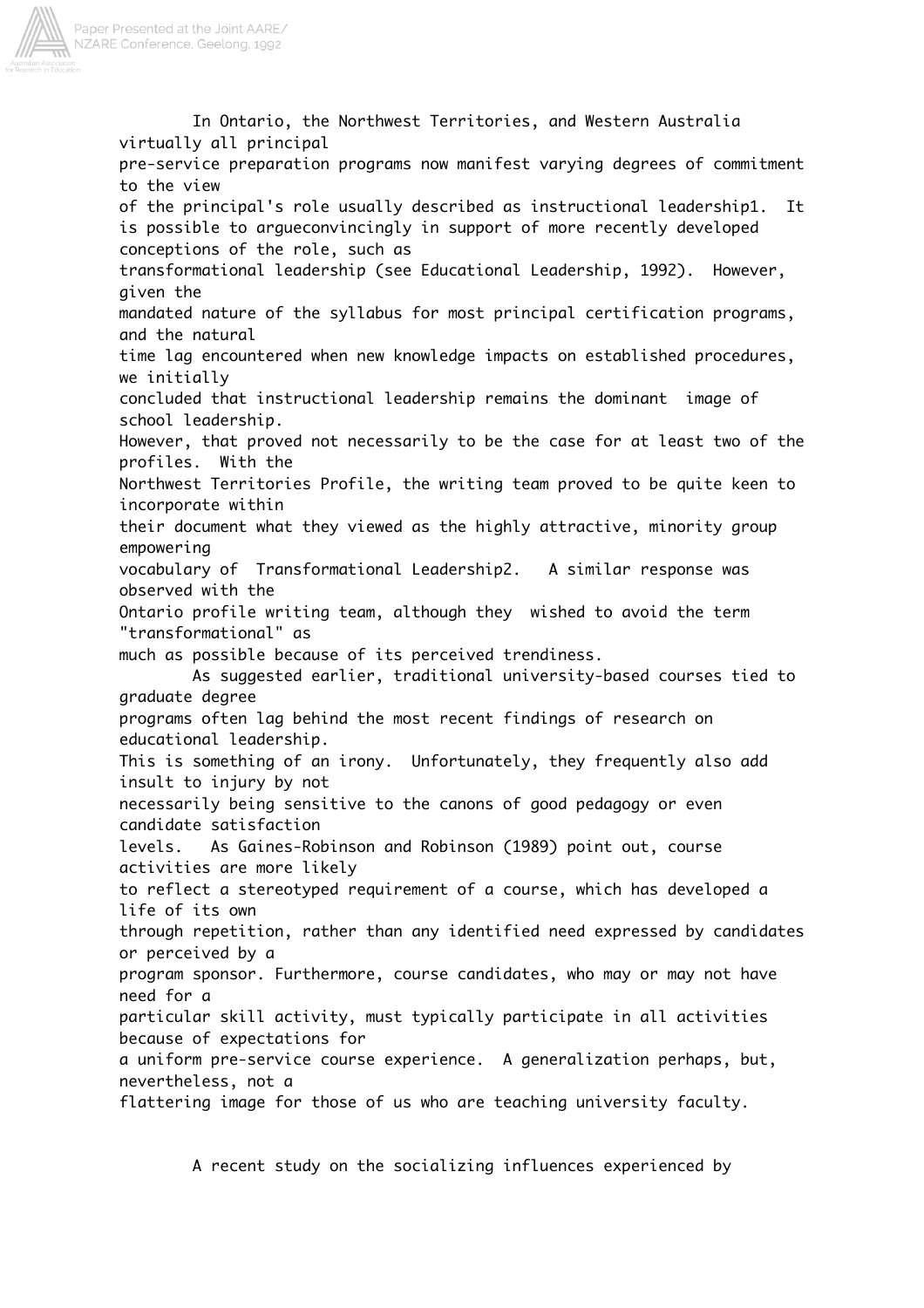

aspiring principals (see Begley & Campbell-Evans, 1993) lends further support to the notion that developmental profiles may be useful to school leadership development. According to the findings of this study involving 87 aspiring principals in the Northwest Territories, more than half of the aspirants apparently pursued principal training as a way of moving towards an existing image of the principal's role. In this study, more than 50% of candidates also cited skill development as motivating them to pursue training. Nearly a third (26 cases) sought training to broaden their professional perspective and 19 candidates saw the training as relevant to their present position. The implication for those interested in promoting principal recruitment, or encouraging individuals to pursue training, is that their best strategy may be to emphasize the organizational "career ladder" and "skill development" aspects of principal training, and the general value and applicability of the training to presently held positions. This is consistent with Van Maanen's (1984) notion of "chains of socialization", cited by Feldman (1989), which suggests that the process of organizational socialization consists of aspirants making only minor modifications in their behaviour and attitudes from job setting to job setting. A final word to acknowledge the perspective of radical theorists, subjectivists and the like. Our orientation to profile development has been, without apology, functionalist. To produce our profiles we employ a set of procedures derived from and founded upon traditional curriculum gap analysis techniques (Leithwood and Montgomery, 1987), planned educational change theory (Fullan, 1991), and the procedures of school improvement (Huberman & Miles, 1984: Leithwood, Fullan & Heald-Taylor, 1986) . On the other hand,we do acknowledge the contingent and dynamic nature of the school leadership role, as well as the multiple images of situationally and subjectively defined practice. Hence our interest in multiple, regularly validated images of the role. Furthermore, the members of the writing team were predominantly practicing principals, and therefore the primary stakeholders in the process of profiling their own practices. However, these are people who do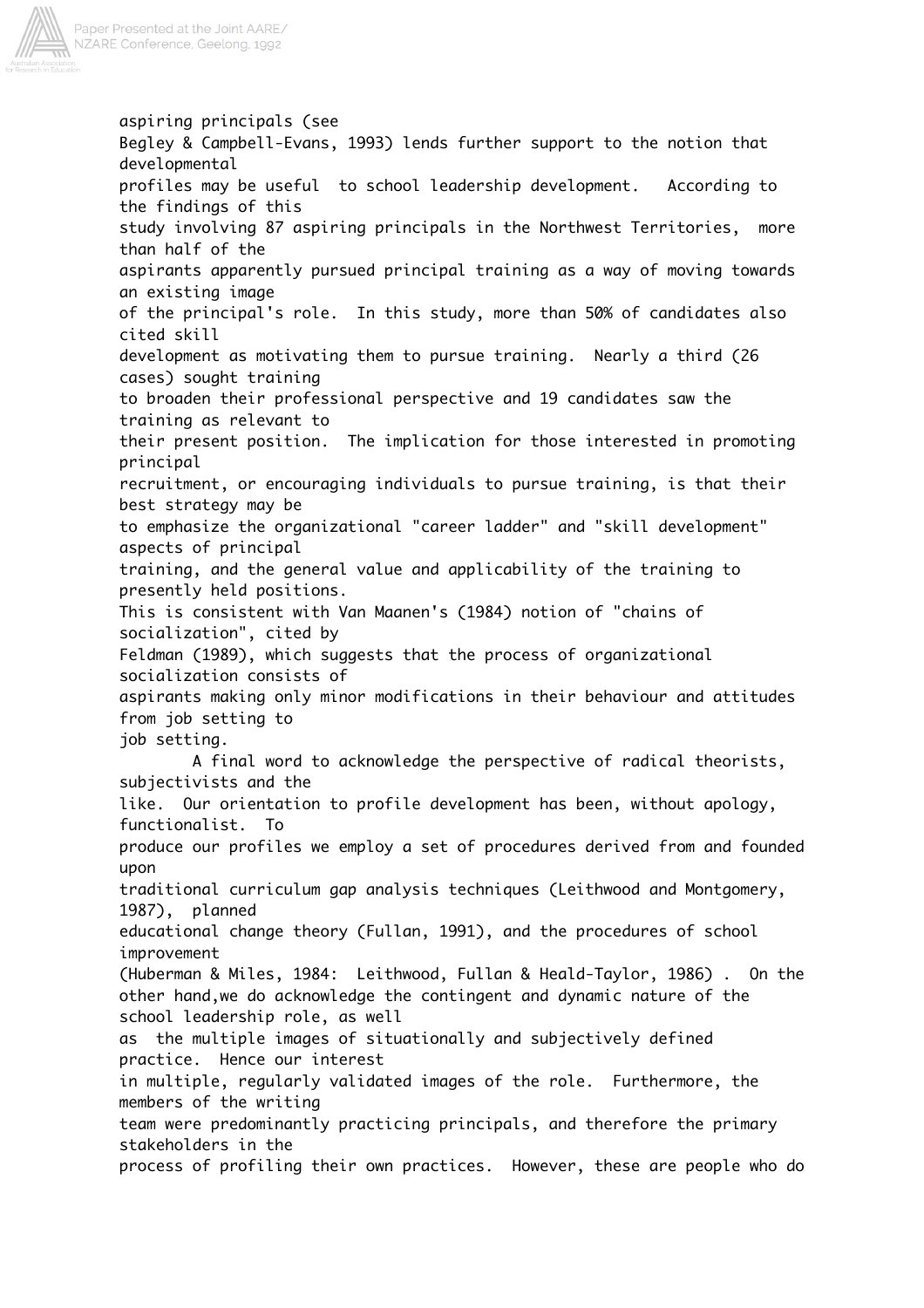

not question their right or responsibility to exercise leadership in their schools. Finally, although these profiles reflect the findings and vocabulary of school improvement and principal effectiveness research, they are primarily grounded in the actual practices of keen and competent school leaders who are much valued as professionals within their own jurisdictions. What's A Profile? A profile is a two dimensional matrix which describes developmental stages of growth in professional practice within selected dimensions of professional action (see appendices A, B, & C for illustration). The creation of a profile begins with the establishment of a goal statement followed by a series of decisions about which categories of professional action are most relevant to the achievement of the desired state described in the profile goal statement. In a profile these categories are called Dimensions. Each of these Dimensions is also usually broken down into a set of Sub-dimensions. To accomplish this, various facilitative and consensus building strategies are employed to blend research findings from the literature with local craft knowledge. For example, in the case of the NWT Principal Profile, the writing team ultimately settled on four key dimensions of principal practice: The Principal as Advocate, School Culture Management, The Principal as Instructional Leader, and Organizational Management (see Appendix A). The next step in creating a profile is behaviourally describing, within each Dimension

or Sub-dimension, the range of professional behaviour which might be observed in the work

setting. These alternate levels of professional practice are sequenced within dimensions of

the profile according to their relative impact on attaining the desired outcomes identified in

the profile goal statement. They can be thought of as the stages of growth ranging from

typical competent practice to highly exemplary or ideal practice. Profiles generally are not

employed to describe incompetent practices.

Profiles are usually produced by a writing team of representative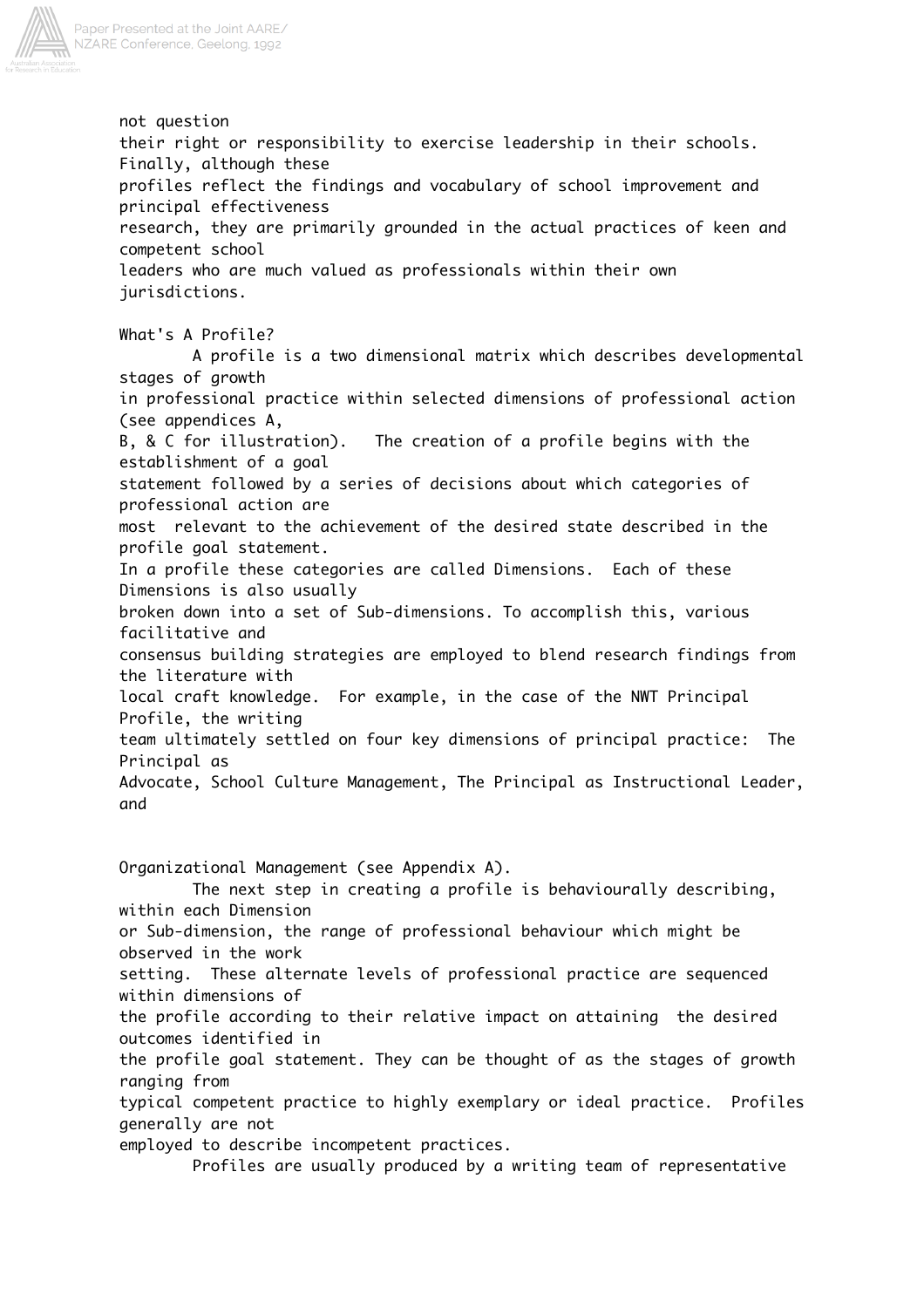

practitioners and academics who generate a series of draft documents. These profile drafts then typically undergo an extensive field validation process before a final version of the document is released for use. Developing each of the profiles described in this paper typically required 30 to 40 hours of intensive collaborative group work by the actual writing team, plus many additional days of work by a subset of the team in editing and validating the various drafts. Full validation of the final drafts typically takes at least one academic year. In our view, the profiles should probably be reviewed and revalidated within five years. The original and probably best known "principal profile" was produced in 1983-84 by Leithwood and Montgomery (1986). This was a rigorous application of the innovation profiling technique, essentially a curriculum analysis procedure, to a role description task (see Leithwood and Montgomery, 1987) . This profile was based on an exhaustive review of existing research on effective schools and instructional leadership practices3. Following usual academic protocol, field validation with a large sample of practitioners occurred afterthe literature review. We reversed this procedure in developing our three profiles to the extent that we employed personal inventory surveys and consensus building activities with the writing teams prior to introducing and reviewing research findings. This reflects our somewhat more subjective philosophical orientations as well as our desire to ensure a high degree of local relevance in terms of vocabulary and image definition. Two attributes were common to all three of the profiling projects reported in this paper; the time frame and the methodology employed. All three profiles were produced during 1990-92 with the Canadian author acting as group facilitator for all three writing teams. Secondly, except for as noted above, the procedure used to produce these developmental images of the principalship was based on an innovation profile development process proposed by Leithwood and Montgomery (1987). Applied as a role analysis procedure, this process produces multi-dimensional images of practice described behaviourally within developmental stages of growth leading from typical competent practice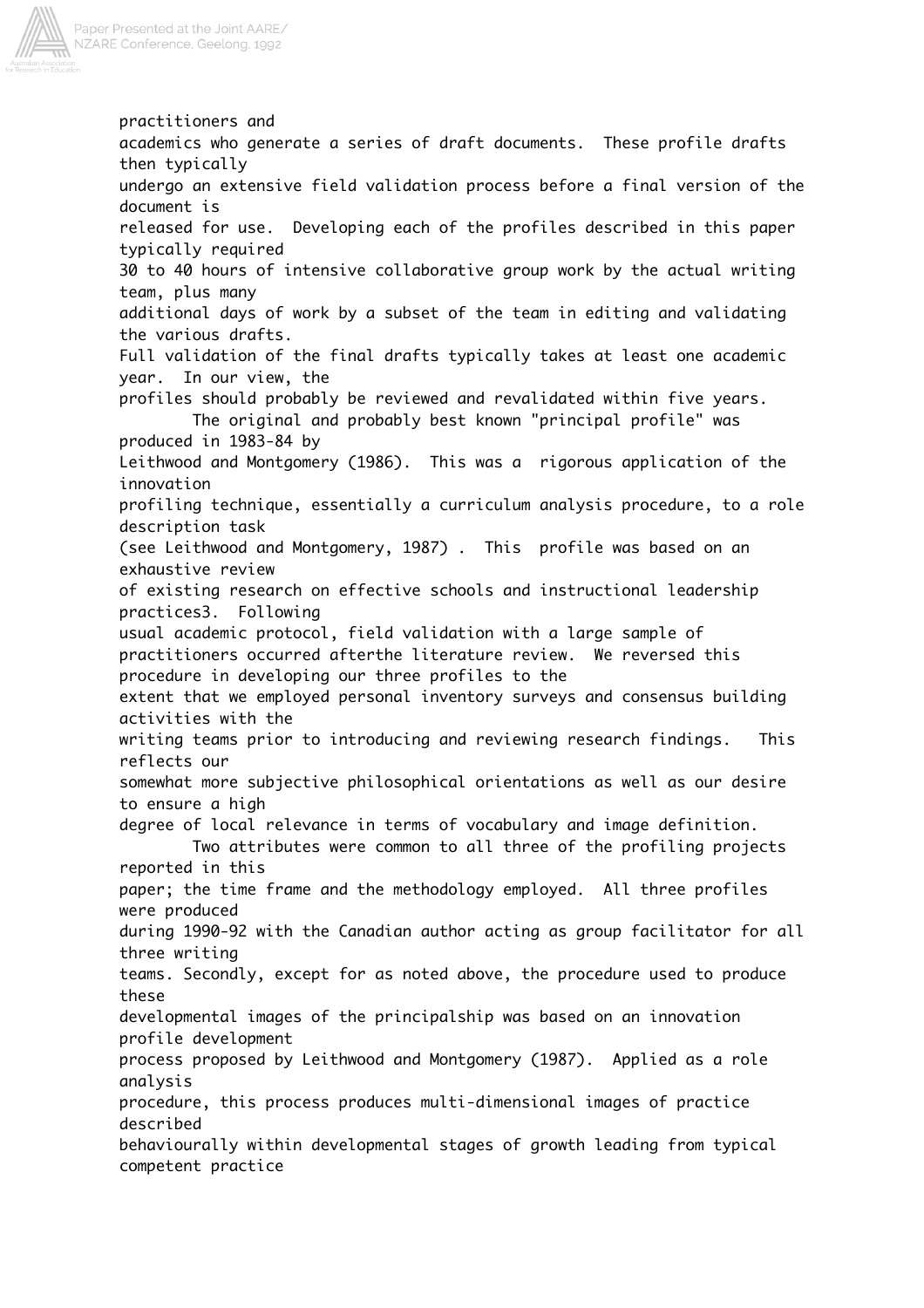

to an image of ideal practice. Using Principal Profiles: Role profiles can be used for a variety of purposes. In addition to their utility as a research-driven, field-validated conceptual framework from which to design and develop preservice and in-service programs, they can be used for a number of less formal professional development purposes. School principals, working alone or with one or more partners, can use Principal Profiles as a resource to monitor and support their continued professional growth as school leaders in their jurisdictions. This may occur in a number of quite specific ways: 1. A profile may help to focus the principal's goals on the needs of students. 2. A profile may identify relevant criteria and standards of practice for self-evaluation, mentoring or coaching purposes. 3. A profile integrates the findings of recent research on principal effectiveness and local craft knowledge within detailed and situationally relevant descriptions of principal action. 4. A profile may help individuals analyze the amount of change required in their professional practices into incremental steps leading towards some ideal image of the role. 5. A profile may help principals to identify, emphasize and justify particular managerial and leadership practices identified by research and their colleagues as desirable. 6. A profile may provide a framework for predicting the obstacles which may be encountered by principals as they implement changes in their practices. 7. A profile may provide a basis for identifying school and regional differences which justify variations in an individual principal's practices. Information on how the three existing principal profiles are actually being used as supports to school leadership development in their respective jurisdictions is provided in the immediately following sections of this paper. The Three Profiles: This section of the paper provides a brief overview of the three profiles of the principalship produced by the writing teams in Western Australia, the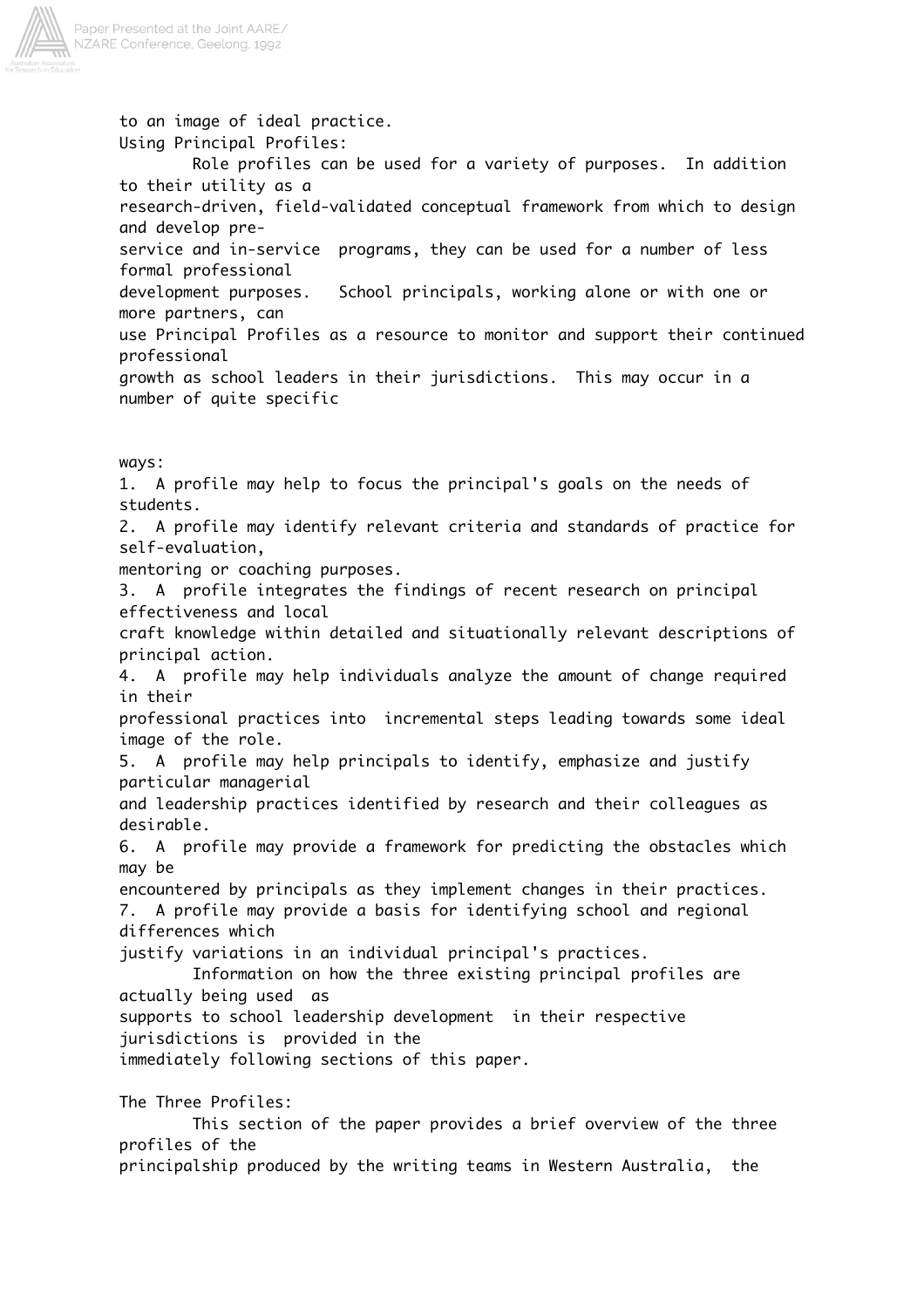

Northwest Territories, and Ontario. We also discuss some of the outcomes and issues which emerged from ourwork. Edited versions of the actual profiles have been included with this paper as three separate appendices. The NWT Principal Profile: Instructional Leadership & Community Facilitation The majority of schools in the Northwest Territories (a vast region of the Canadian Arctic located north of the 60th parallel) are situated in small isolated communities. The population of the Northwest Territories (NWT) is also predominantly indigenous (Innuit, Dene & Metis) except in Yellowknife, the capital. Despite these unique features of context, a needs assessment process conducted by the NWT Department of Education in 1987 identified instructional leadership, a popular conception of school leadership in Canada and the USA, as equally relevant to school administration in Arctic Canada. This was perhaps natural since all but a few of the incumbent school principals were nonnatives, much of the formal school curriculum comes from the southern regions of Canada, and most of the teachers employed in the North acquire their professional training at colleges in the south. Since that time, the academics and practitioners associated with the NWT legislated principal certification program have increasingly recognized the shortcomings of instructional leadership as an image of ideal practice upon which to base their program. Instructional leadership may be an appropriate image for large white-population dominated communities such as Yellowknife, but it fails to address important expectations for the role in the more predominant small and isolated communities. Other factors of concern which have recently be identified are the persistently high turnover rates for principals, and the continuing low levels of recruitment to the principalship from among aboriginal educators. The implementation in 1991 of a key Department of Education document entitled, The

Framework, produced the final impetus necessary for developing an updated profile of the school leadership role in the NWT. This document identifies three responsibilities for the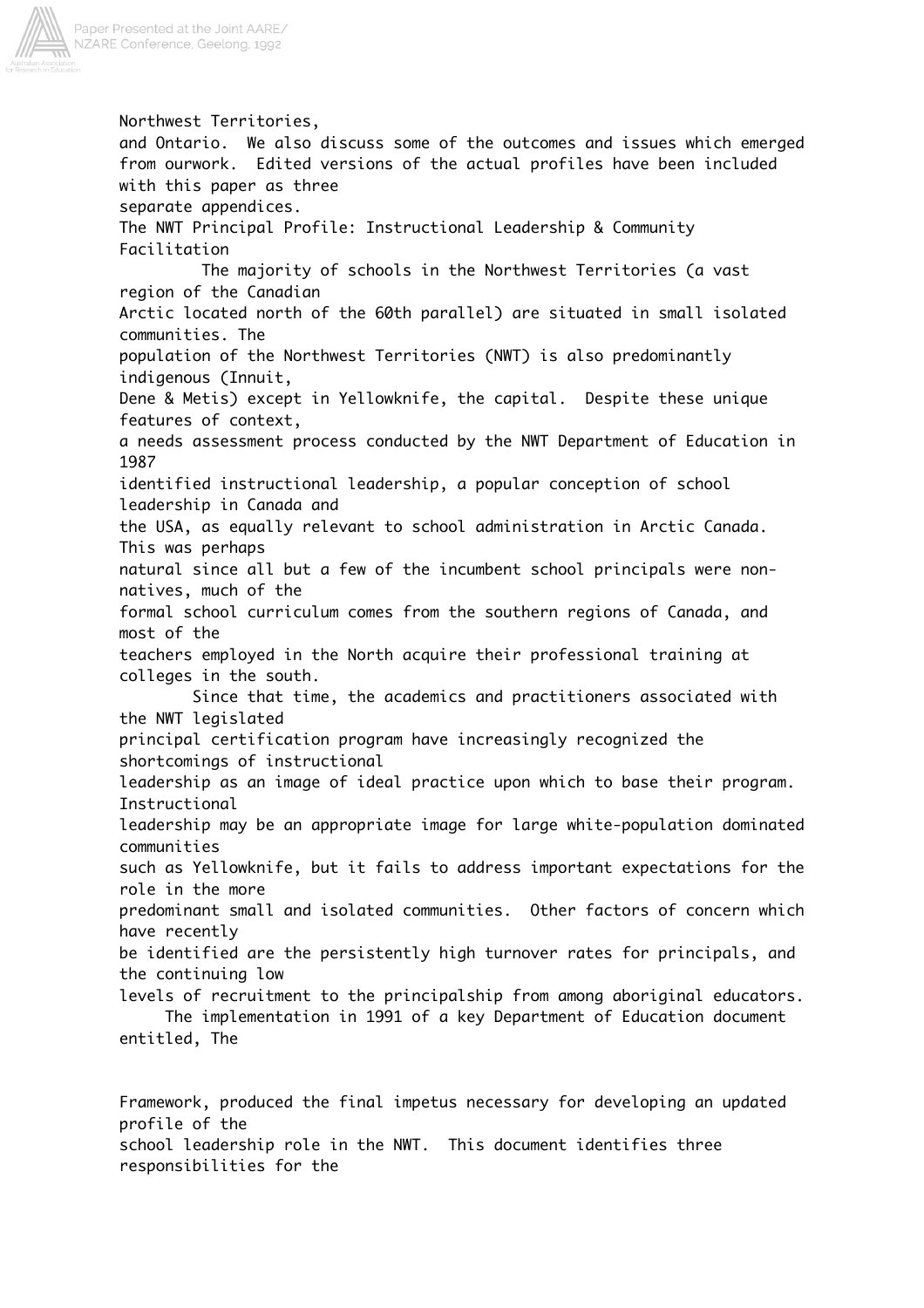

NWT principalship, at least one of which extends beyond the normal scope of instructional leadership. The first two, responsibility for instructional programs and creating a supportive learning environment are familiar enough. However, the third, provision of services that facilitate students' physical and cognitive preparedness for learning, implies for the NWT a broader, more community-wide, scope of concern. The profiling project was sponsored by the NWT Department of Education and the Ontario Institute for Studies in Education. A writing team was organized; composed of four practicing school principals, three district administrators, three Department personnel, one OISE faculty, and an OISE research officer. They met for four consecutive days to produce the first draft of their profile in May 1992. Two of the team members were aboriginal practitioners and four were female educators. They established the following goal for the NWT Principal Profile: To identify key dimensions through principals meet the needs of individual students, improve the quality of teaching and learning, and support the aspirations of the community. Without abandoning core dimensions of instructional leadership (eg. collaborative goal-setting, direct participation, monitoring, and a concern for student outcomes) the team produced a more situationally sensitive image of the role which reflects the cultural base of the Northwest Territories. The Department of Education Framework document contributed several new dimensions or sub-dimensions for the principal's role including; "consensual team building", "inter-agency community partnerships" and "community facilitation." However, the four keydimensions of principal action selected for the profile were Advocate, School Culture Management, Instructional Leader, and Organizational Management. The new profile (see Appendix A) provided the conceptual framework for developing the 1992 principal preparation program, replacing Leithwood and Montgomery's (1986) profile of the principalship. Final validation of the interim profile is being carried out during the 1992-93 academic year. The SW Ontario Principal Profile: Developmental Images of Effective Practice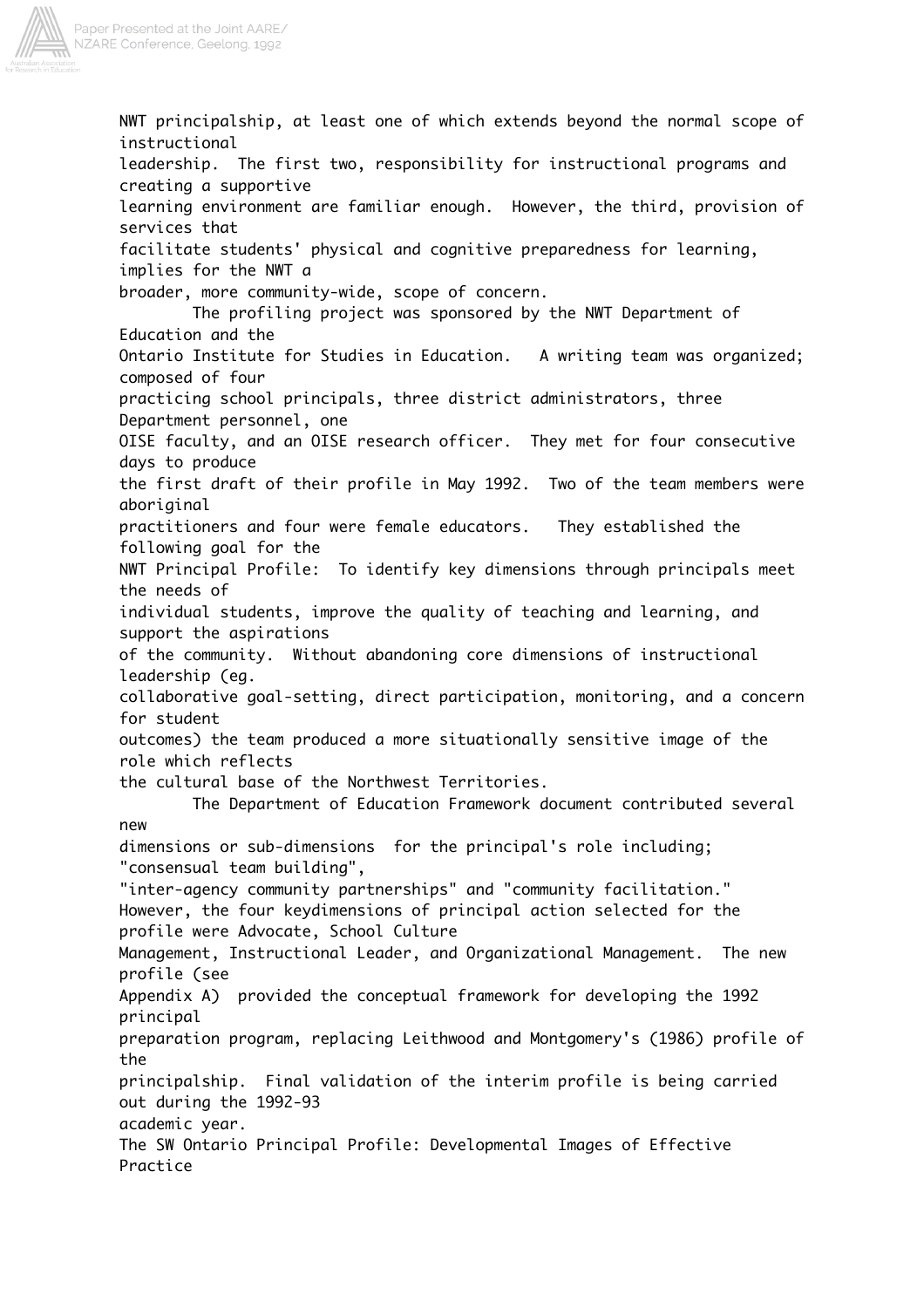

A number of factors combined to produce a school leadership profiling initiative in Ontario. The first source of motivation was the Ministry of Education. During 1990, the Principals' Course Advisory Committee of the Ontario Ministry of Education articulated a need to review and update the core objectives for its certification program. The existing core objectives had been developed in 1984 and focussed primarily on the curriculum management role of the principal. In more recent years it had become increasingly apparent that other important expectations for the role were being neglected. A need had emerged for an updated image of the principal's role which would encompass such new notions as transformational leadership, collaborative school cultures, and community empowerment. During the same time frame, the senior administrators of a school district located in Southwestern Ontario expressed to OISE faculty an interest in examining the links between the principal's role in district level strategic planning and school-based improvement projects. They had committed a considerable amount of district energy towards a topdown strategic planning initiative which produced detailed objectives for school improvement. Unfortunately, the links between the district plans and what individual principals were to expected to do in schools to support these plans was less than clear. It was hypothesized that a regional principal profile might help bridge this gap in the planning process. A final source of energy for the Ontario Profile initiative came from a third school district, in this case a publicly funded Roman Catholic school system. Much like the Western Australian principals discussed in the next section of this paper, these Ontario principals expressed a desire to use the innovation profile procedure as a needs assessment process prior to developing in-service programs which would link district priorities and initiatives to professional development plans. It was felt that all three of these Ontario agendas could be attended to by the development of a profile of effective principal practices.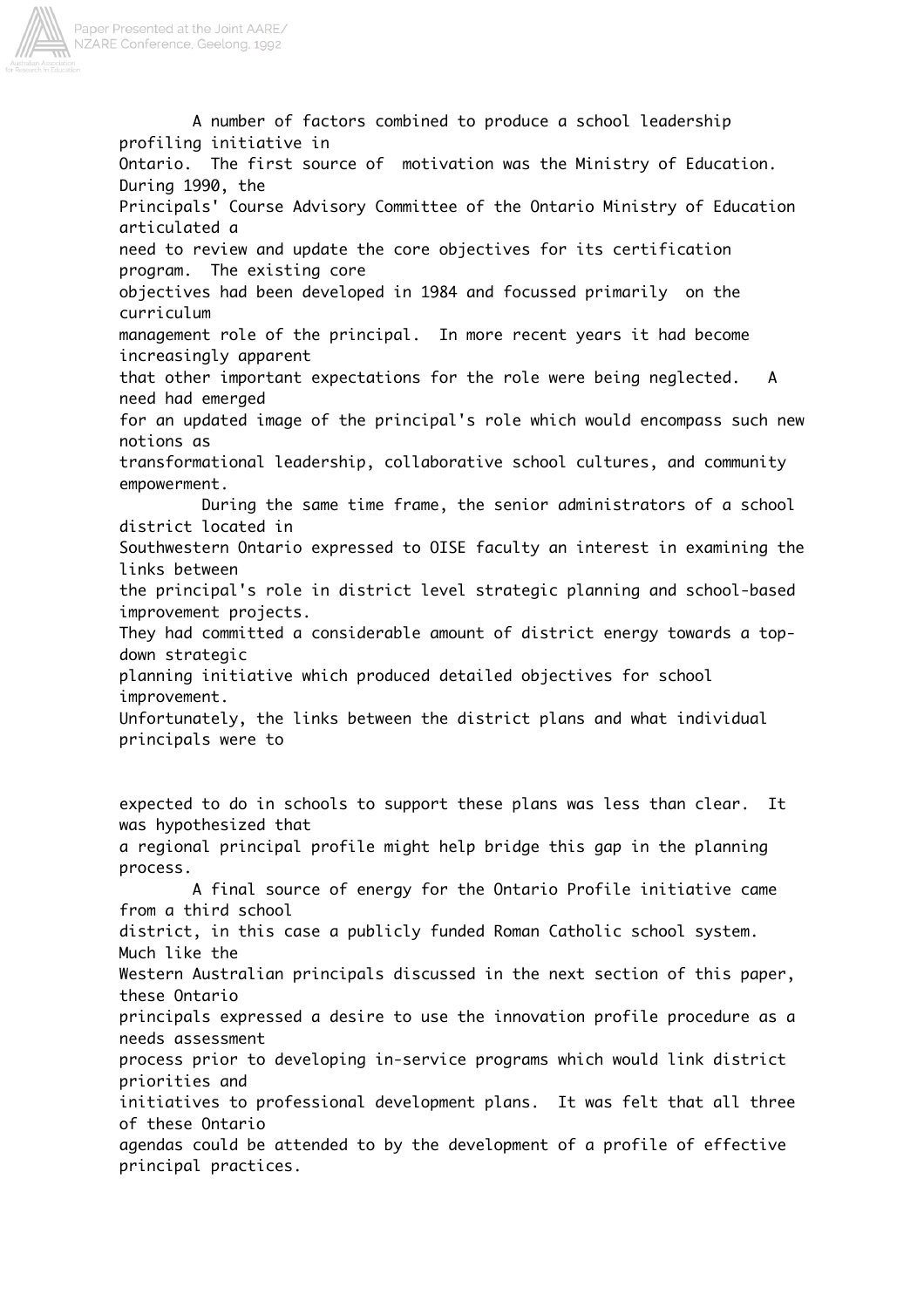

 A writing team of 15 individuals was established with representation from the two school districts. A faculty member from OISE, aided by a research officer, acted as coordinator and facilitator for the process. Seven members of the team were female. This writing team met for a total of six days spread across several months in early 1992. The team produced as their profiling goal, the identification of the key dimensions of professional practice for principals committed to improving the quality of education. As a result, five key dimensions for the principalship in Southwestern Ontario were selected (see Appendix B). These included; The Principal as Visionary, The Principal as Problem Solver, The Principal as Instructional Leaders / Program Facilitator, The Principal as School Community Facilitator, and the Principal as Manager. A Principal's Profile (Western Australia, 1990) Recent changes in the Western Australian education system, resulting from the release and implementation of Better Schools in Western Australia: A Programme for Improvement(1987), have induced significant changes in the nature of the Western Australian primary principalship. Principals are now required to play a much expanded leadership role within their school communities compared to the past. Partially in response to these pressures, a project was launched to produce a profile of the primary principalship in Western Australia. This profile was also the first of the series of three profiles to be developed. The document which resulted is primarily intended to be used by incumbent principals as a resource to promote their own self development and empowerment. This is in contrast to the strong Northwest Territories and Ontario agenda to produce a profile to support the development of formal professional development programs. The W.A. Principal Profile has certainly influenced the design and development of professional development experiences at Edith Cowan University, but perhaps in less formal or officially sanctioned ways than the other two profiles. The W.A. Principals' Profile was constructed by principals from the Ministry of Education and Catholic education and based on their collective experiences as well as a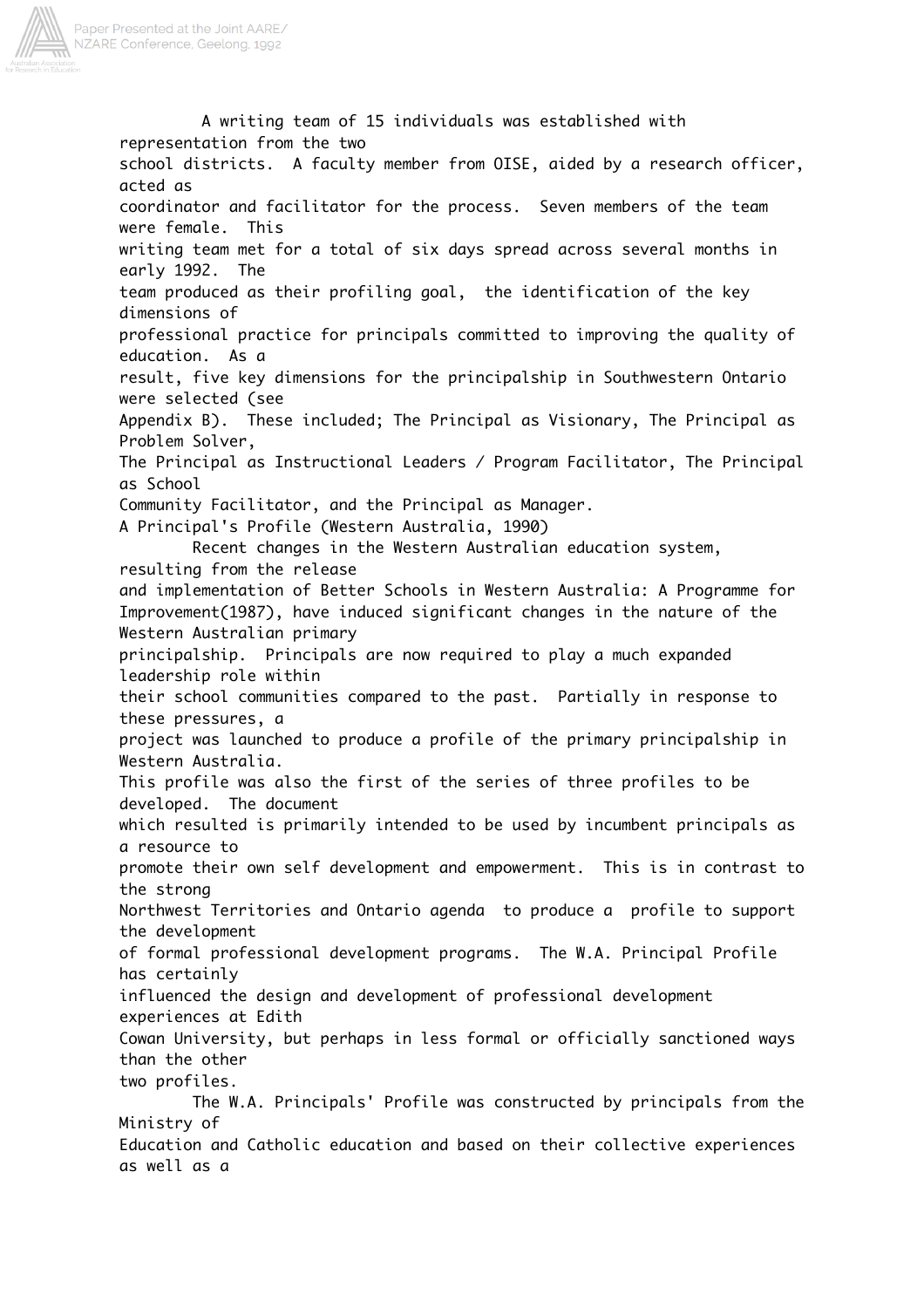

literature review of key Ministry documents. The stated objective of the profile was, "to demonstrate collaborative leadership which will optimize the education of each member of the school community." As is the case for the other profiles, it is not a deficit model which describes the shortcomings of a failing principal. The user of the profile is assumed to be performing at a level which is considered at least satisfactory. The strength and validity of this profile lie in its multi dimensional description of the characteristics of the highest levels of achievement. The writing team members feel confident that a principal using this profile can easily see what qualities are required to be a top level performer in W.A. schools.

The W.A. Principal's Profile (see Appendix C) has three sections or key dimensions: Self - which describes the personal qualities of successful principals; Processes - which describe gradations of successful use of processes; Outcomes - which describe the goals of the successful principal's actions.

Discussion:

The Profile Dimensions: When the three profiles are compared it becomes evident that all the profiles share a common core of three key dimensions . With semantic differences,all

three profiles have in common descriptors of effective practice relating to School Culture

Management, Instructional Leadership, and Organizational Managment (see appendices A, B,

& C). In some ways this is a remarkable outcome given the far-flung distances involved. It

suggests that there are important similarities in the Australian and Canadian principalships.

In both countries principals apparently see their contemporary roles as extending much

beyond traditional building management to include instructional and cultural leadership

responsibilities. On the other hand, given that all three profile teams reviewed the same

school improvement research findings as part of the profiling process, it is not surprising that

the profiles share some of the same vocabulary and concepts.

A comparison of the NWT and Ontario profiles reveals a heavier emphasis in the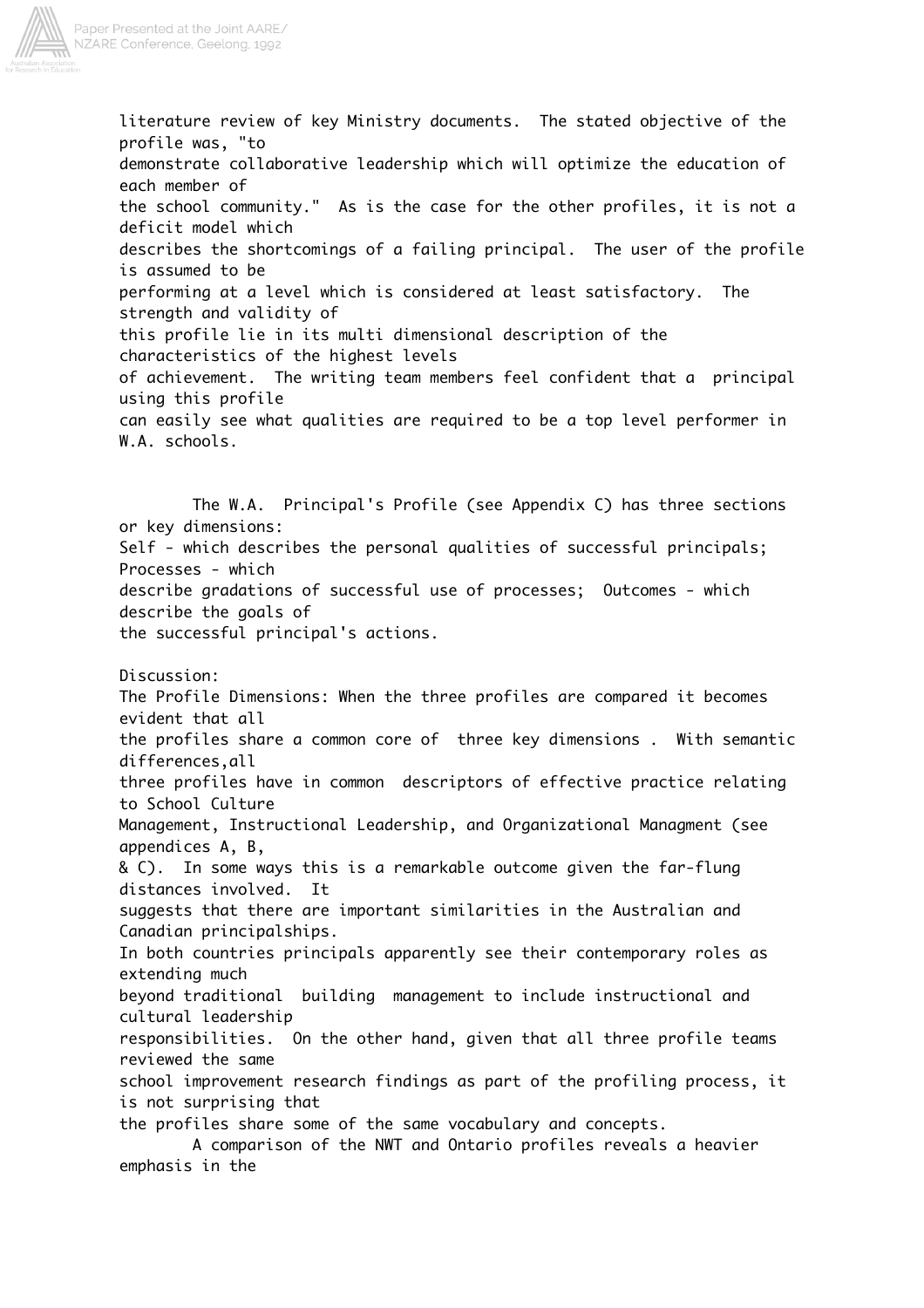

NWT profile on transformational (collaborative, teacher and community empowering) strategies. The ideal NWT principal is portrayed as engaging in school culture or organizational "management" as opposed to being "the manager"; an emphasis on facilitation and consensus building rather than control. In contrast, the Ontario profile projects a moreindividual or charismatic leadership-oriented image of the role. The Ontario Profile also presents a more ambitious or sophisticated image of the principalship. This is illustrated by the inclusion of "Visionary" and "Problem Solver" as additional key dimensions of practice. However, in both profiles, the writing teams have clearly expanded their image of the principal's role beyond the limitations of traditional instructional leadership. The W.A. Principal Profile also has some unique qualities. The Australian writing team chose to place the three dimensions common to all three profiles (culture, instruction, & administrative management) within a single composite dimension they called Processes. They then created a separate dimension, titled Self, as a way of describing the personal orientations which drive the activities or Processes of the principalship. This effort to isolate the beliefs and intents which underly the actions of the principalship is unique to the three profiles. A second unique feature of the W.A. Profile is a third composite dimension identified as Outcomes. This key dimension collates the highest levels of effective practice identified under Processes into a summary of goal oriented practices. Like the Ontario and NWT profiles, the three sections of the W.A. profile are clearly inter-related, but, unlike the other two profiles, may be used separately or as a total picture. Thus, the W.A. Profile user may look at their success on the Outcome dimension of the profile and then validate this against the Processes and Self profiles. Alternately the principal can commence at Processes and work either way to the other dimensions. The Profile Growth Strands: The preceding section focussed on a discussion of the dimensions of practice selected by the writing teams for their regional profiles. In this section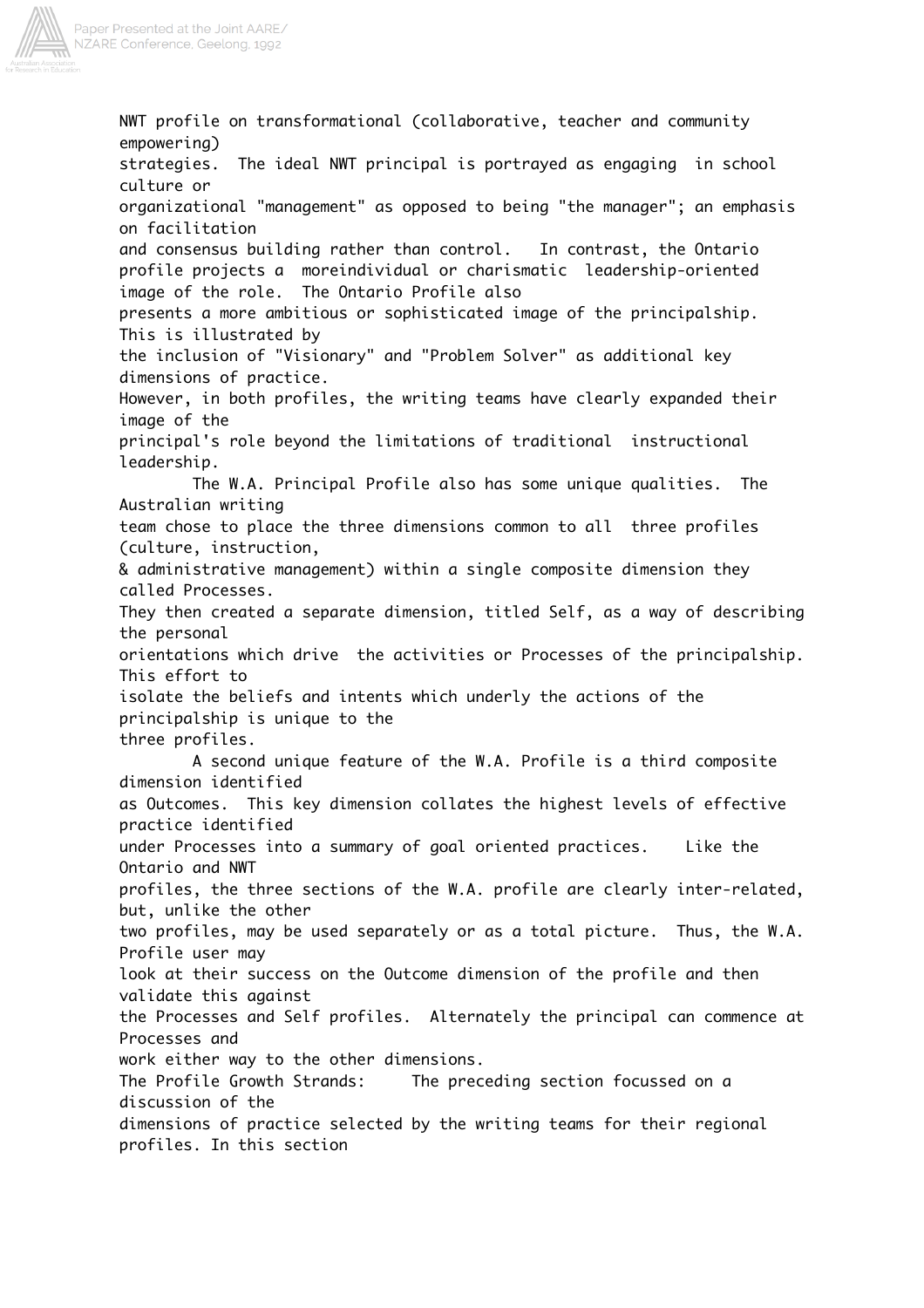

we look at the developmental growth described in the profiles, moving left to right on the pages from the lower levels of competent practices to the ideals described at the highest level of the profiles. A comparison and analysis of these descriptive statements reveals the implicit "growth strands" which the writing teams have incorporated within their profiles. Some fascinating images of professional growth emerge. What follows is a sampling of the growth strands common to all three profiles: From a tendency towards reactive responses to proactive responses: The "management" subdimensions in both the NWT and Ontario profiles (e.g. finances, time management) illustrate this growth strand. From reliance on self, to mimicry of others, to attention on outcomes, to sensitivity to multiple environmental influences: This growth strand is evident particularly in the school and community culture management dimensions of all three profiles. From rigid adherence to fixed procedures, to procedural flexibility, to philosophical or conceptual fidelity: The instructional leadership dimensions in all three profiles illustrate this growth strand within such sub-dimensions as evaluation. From in-school focus, to inter-school focus, to school within the greater community focus: All three profiles incorporate this growth strand, particularly within the school and community culture management sub-dimensions. From a limited repertoire to a broad repertoire of strategies: The highest levels of practice across several dimensions of the three profiles, but especially the subdimensions of instructional leadership, manifest this notion. Conclusion: Some Liabilities Relating to Profile Use We can identify a number of potential liabilities resulting from the use of profiles. However, despite these caveats, we believe the potential benefits far outweigh the liabilities. Certainly, the practitioners involved in the validation of these profiles have responded with enthusiastic support for the documents. We have been encouraged enough by the outcomes of our first three profiles that tentative plans have been made to produce at least two additional profiles in the coming year; one in a state of the United States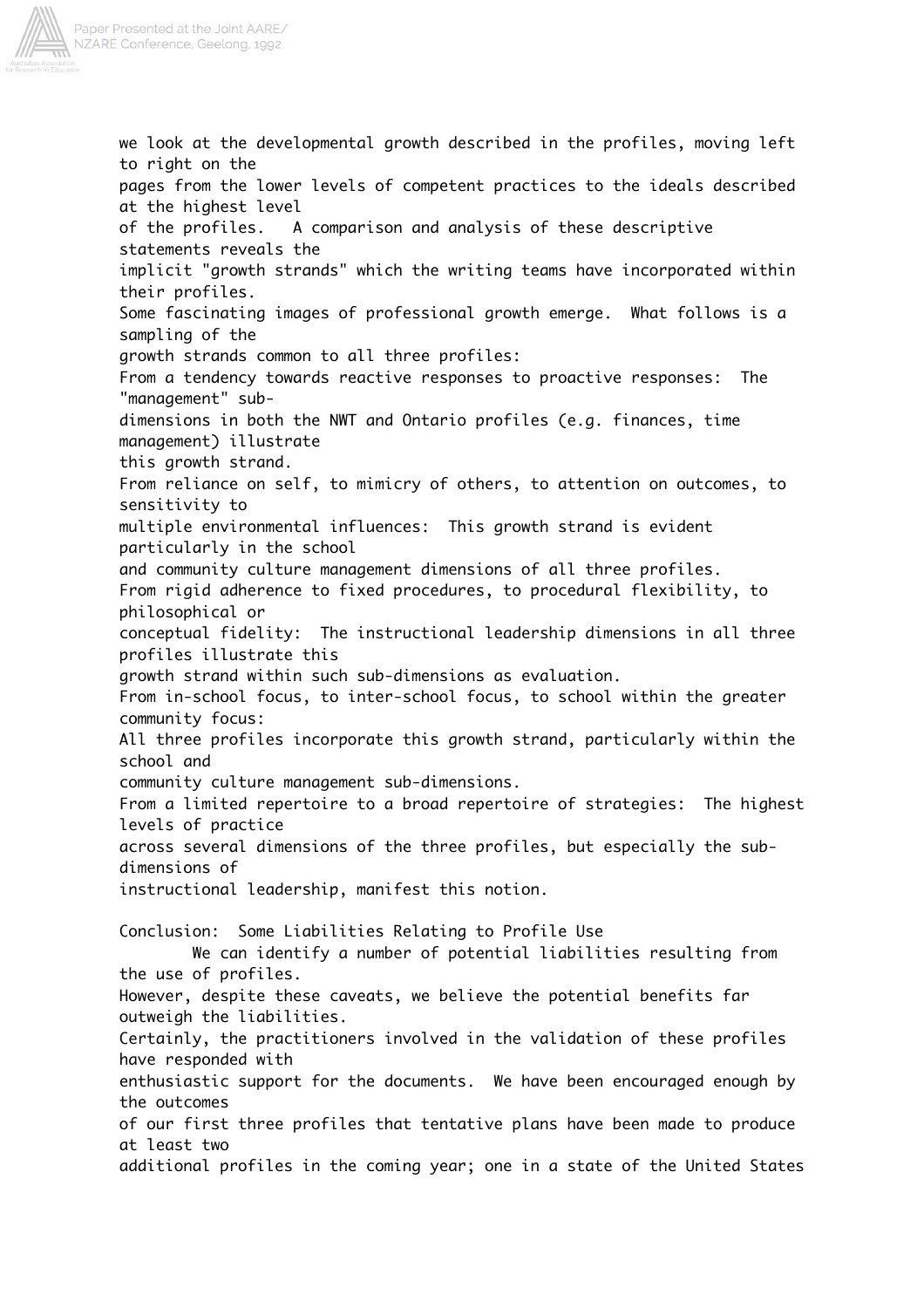

and a third Canadian profile. Ultimately, we believe that responsibility for appropriate and ethical use of such resources will lie with the user. However, this does not eliminate our responsibility to consider potential liabilities. We conclude by identifying six limitations to profile use: 1. Profiles are expensive to produce in terms of the time and resources needed. Not all jurisdictions can afford to produce such labour intensive resource documents. This may raise an equity issue. In an era of fiscal restraint, some groups may devote less energy to field-validation then would be considered ideal, or employ something less than a representative group as a writing team. 2. Once a profile has been produced, it needs to be properly implemented. Project sponsors should avoid expectations for a quick fix in terms of increased principal effectiveness. The writing team members must also have credibility with the potential users of the profile otherwise implementation efforts will fail. Finally, a profile should be attractively laid out in order to invite use by busy school administrators who already must process a lot of paper. 3. Most profiles are quite linear and sequential in their portrayal of a role. They are also, more often than not, complex documents. This may offend individuals who are more intuitive or "right-brained" in their orientations. Moreover, a profile is in many respects a caricature of professional practice, emphasizing some dimensions and not others. Some individuals, whose professional practices are not reflected within the dimensions and developmental stages may become alienated. Nobody likes to be perceived as incompetent or out of step professionally. 4. Some educators are strongly inclined to be innovation focussed. They may mistakenly view the profile as an "end" in itself rather than a" means" to an end. Dogmatic adherence to a fixed role image is not a desirable outcome of profile development. The nature of the principalship is in continual flux and this dynamism in response to social and environmental influence will likely continue.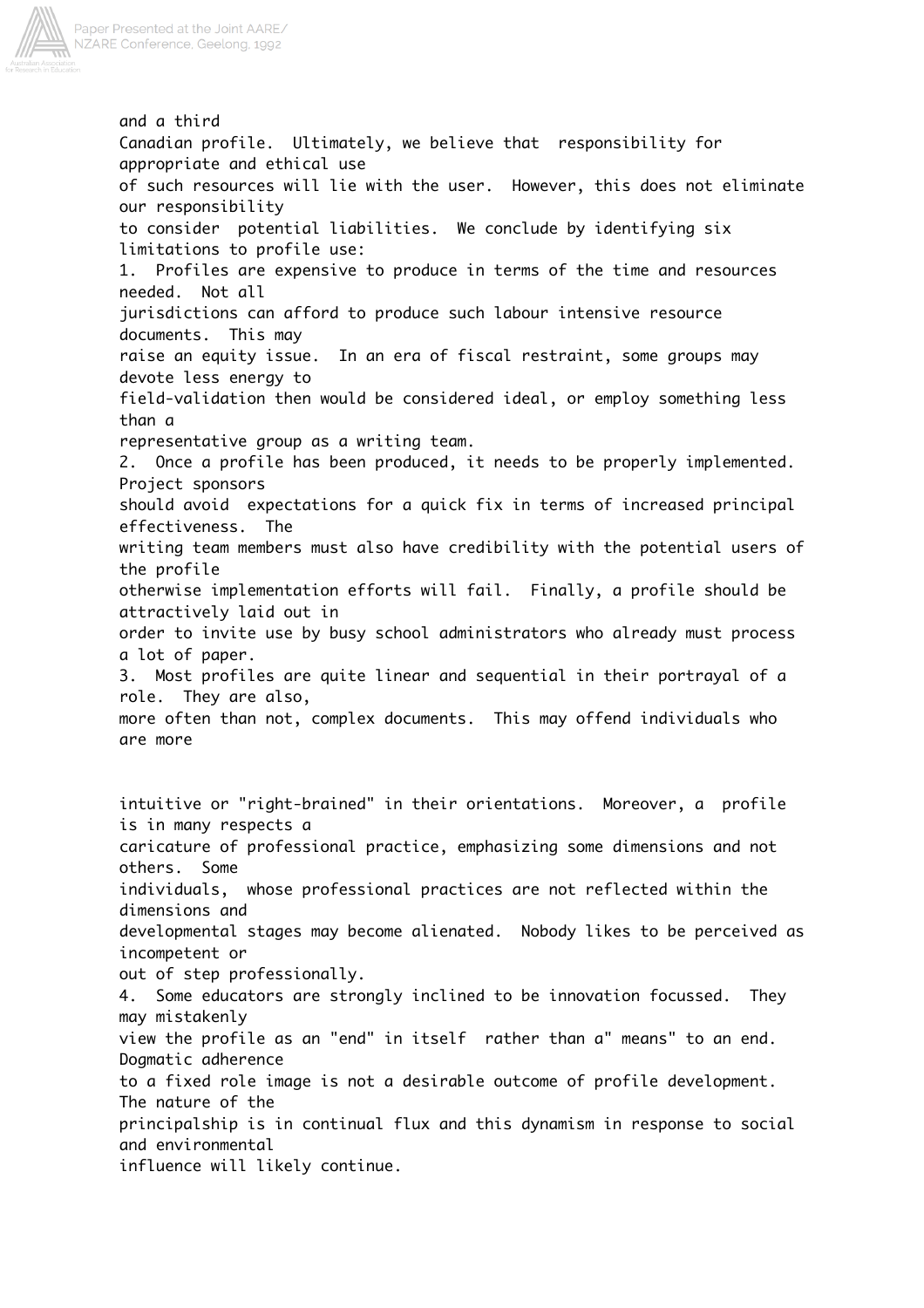

5. There is a very real potential for the mis-use of principal profiles as a tool of summative evaluation. Most principals involved in the validation of our profiles have been quick to point this out. In our view, this is not an appropriate use for profiles. Informal and formative or growth-oriented performance appraisal applications may be acceptable. However, there are simply too many personal and contextual variables which cannot be accounted for to allow the use of profiles for summative evaluation purposes. We acknowledge that there are those who do not agree with us. 6. Profiles must be reviewed and updated from time to time. Changing role requirements. new research findings, a continually evolving image of what it is to be an educated person, these are all factors which conspire to give profiles a relatively short shelf life; probably five years or less. They ought to be reviewed and renewed on a cyclical basis just like school curriculum.

## Notes

1. Instructional leadership is usually characterized by the presence of a clearly articulated educational philosophy, extensive knowledge about effective educational practices, and a clear understanding of the policy environment framing the school's purposes and practices. This image of the role emphasizes leadership as well as management functions and extends considerably beyond the performance of routine work tasks, the usual domain of training research. Within the research community, justification for an instructional leadership approach to school administration has been based largely on the premise that certain characteristic actions of principals, intended to encourage and support classroom practices linked by research to improved student outcomes, have a positive impact on student achievement. However, research by Heck, Larsen and Marcoulides (1990) has also begun to validate the instructional leadership role of principals as a causal link to improved student outcomes.

2. Miller and Seller (1985) identify the Transformational orientation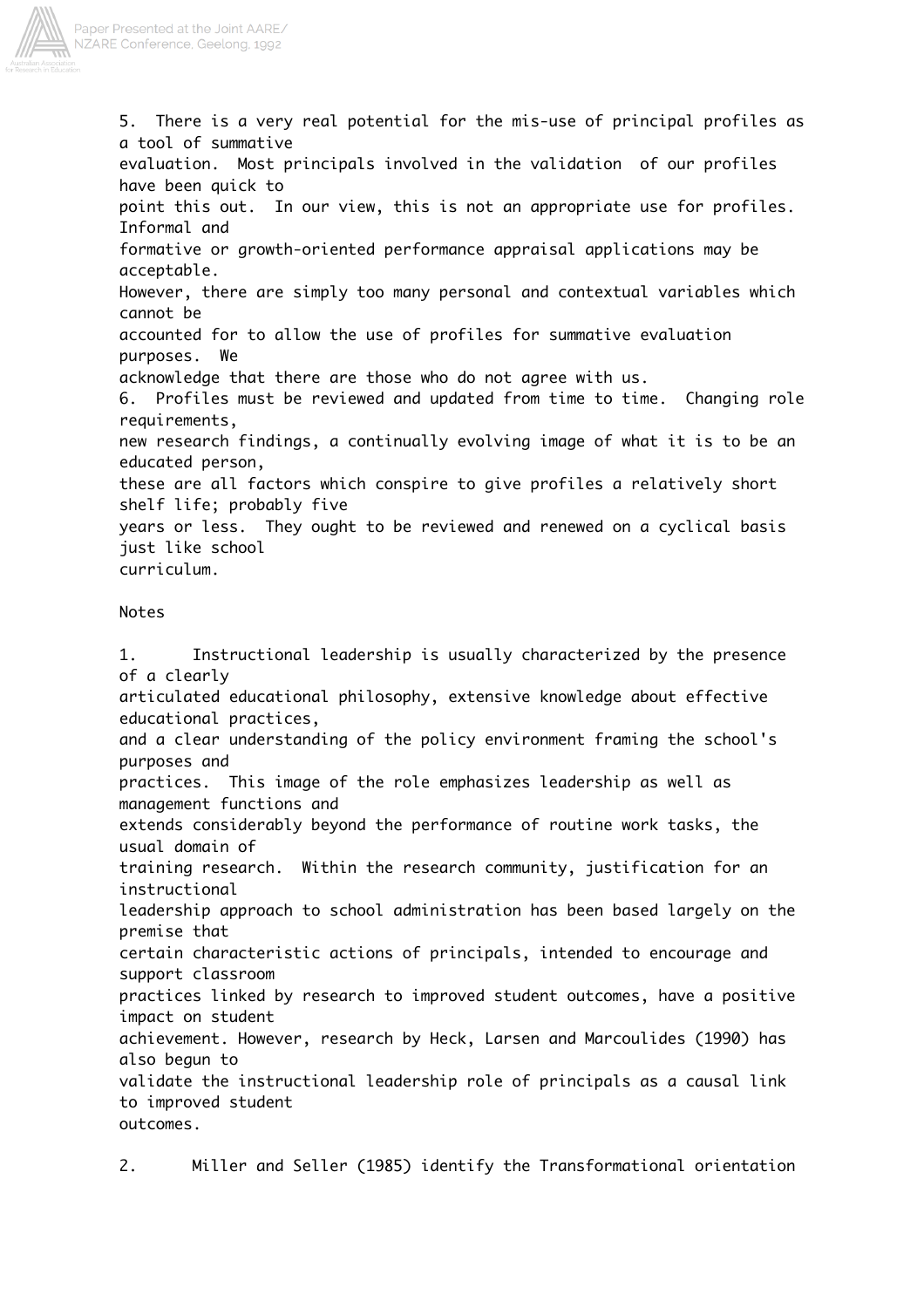

as one aimed at achieving personal integration and, particularly, social awareness. The strategies of the Transformation orientation are those of creative thinking, invitational teaching, cooperative learning, guided imagery techniques, and whole language learning.

3. For a more recent review of research on the principalship, see Leithwood, K.A., Begley, P.T., Cousins, J.B. (1990). Nature, causes and consequences of principals' practices: An agenda for future research. Journal of Educational Administration, 28,4,5-31.

## REFERENCES

Argyris, C. (1982). Reasoning, learning, and action: individual and organizational. San Francisco: Jossey-Bass. Begley, P.T., & Campbell-Evans, G.H (March 1993) Socializing experiences of aspiring principals. Alberta Journal of Educational Research. Begley, P.T., & Leithwood, K.A. (1990). The influence of values on school administrator practices. Journal of Personnel Evaluation in Education. 3,

337-352.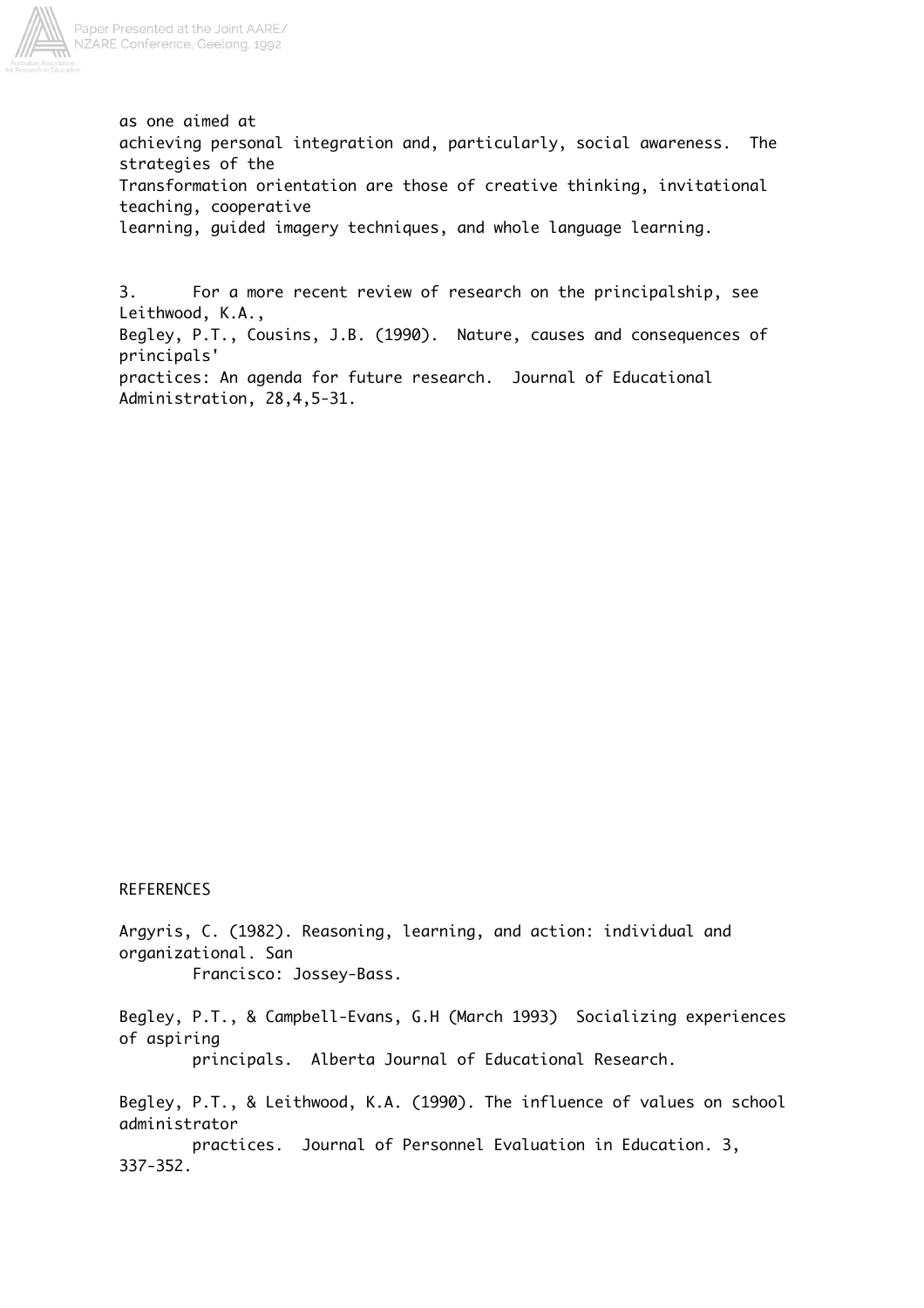

Publications.

Daresh, J.C., & Playko, M.A. (1992). The professional development of school administrators. Toronto: Allyn and Bacon. Feldman, D.C. (1989). Socialization, resocialization, and training: reframing the research agenda. In I.L. Goldstein & Associates, Training and development in organizations (p. 376-416). San Francisco: Jossey-Bass. Fullan, M.G. (1991). The new meaning of educational change. Toronto: OISE Press. Gennep, A. van (1960). The rites of passage,. Chicago: University of Chicago Press. Greenfield, W.D. (1985, April). Being and becoming a principal: responses to work contexts and socialization processes. Paper presented at the annual meeting of the American Educational Research Association, Chicago. Greenfield, W.D. (1987). Instructional leadership. Boston: Allyn & Bacon Ltd. Hallinger, P., & Murphy, J. (1987). Instructional leadership in the school context. In W. Greenfield (Ed.), Instructional leadership: concerns, issues, and controversies. Boston: Allyn and Bacon. Heck, R.H., Larsen, T.J., & Marcoulides, O.A. (1990). Instructional leadership and school achievement: validation of a causal model. Educational Administration Quarterly, 26(2), 94-125.

Burdin, J.L. (ed.) (1989). School leadership. Newbury Park: Sage

Huberman, M.A. & Miles, M.B. (1984) Innovation up close: How school improvement works. New York: Plenum Press.

Leithwood, K.A., Begley, P.T., Cousins, J.B. (1992). Developing expert leadership for

future schools. London: Falmer Press.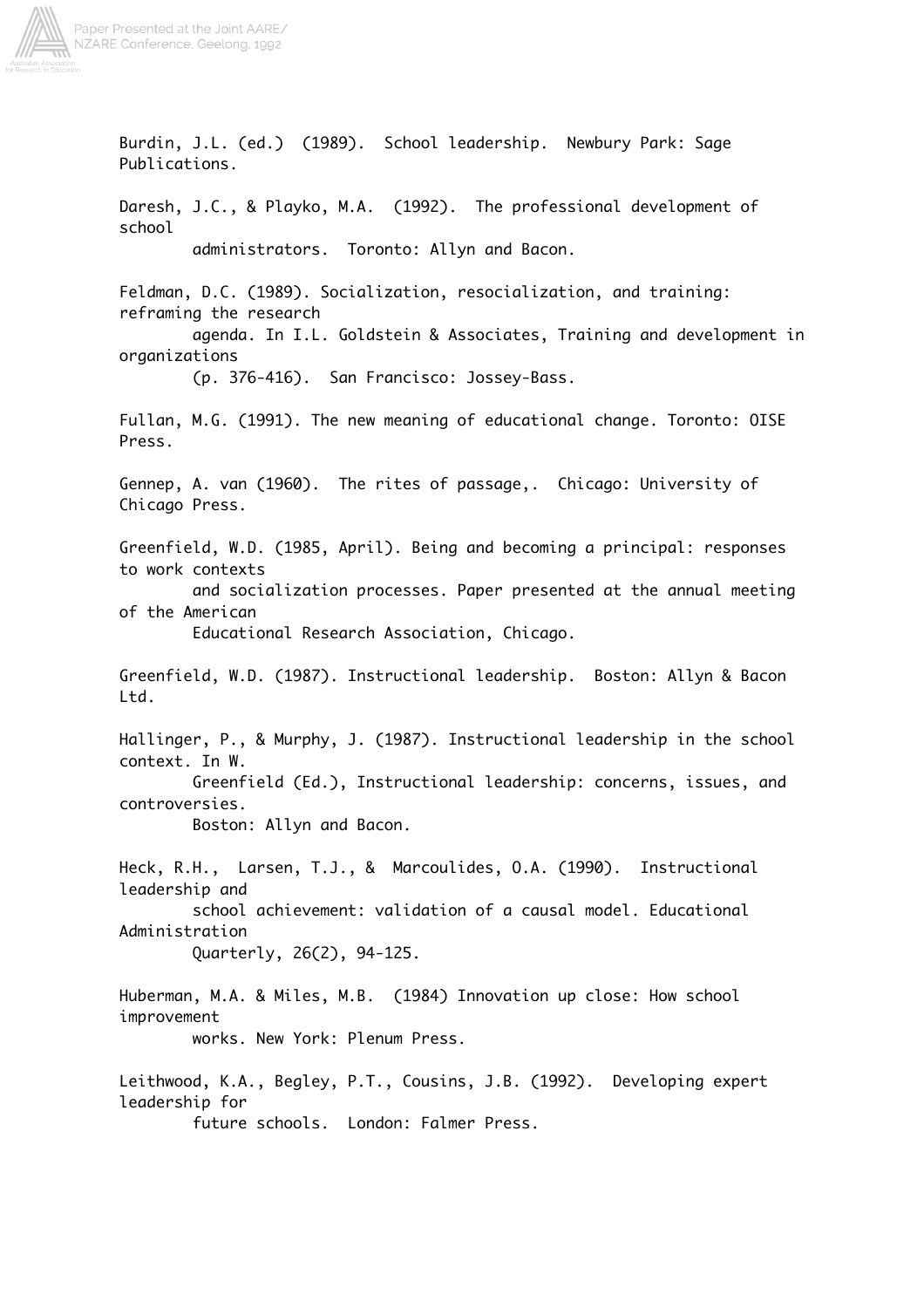

Leithwood, K.A., Begley, P.T., Cousins, J.B. (1990). Nature, causes and consequences of principals' practices: An agenda for future research. Journal of Educational Administration, 28,4,5-31. Leithwood, K.A., Fullan, M.F. Heald-Taylor, G. (1987) School level CRDI procedures to guide the school improvement process. OISE mimeo. Leithwood, K.A., & Montgomery, D.G. (1986). Improving principal effectiveness: the principal profile. Toronto: OISE Press. Leithwood, K.A. Montgomery, D.G. (1987) Improving classroom practices using innovation profiles. OISE Press, Toronto. Ministry of Education in Western Australia. (1987) Better schools in Western Australia: A programme for improvement. Perth: Government Printer. Northwest Territories Department of Education. (1991) The framework. Yellowknife: Queen's Printer. Ronkowski, S., & Iannaccone, L. (1989). Socialization research in administration, graduate schools and other professions: the heuristic power of van Gennep and Becker models. Paper presented at the annual meeting of the American Educational Research Association, San Francisco. Van Maanen, J. (1976). Breaking in: socialization to work. In R. Dubin (Ed.), Handbook of work, organization, and society, (p.67-130). Skokie, Illinois: Rand-McNally.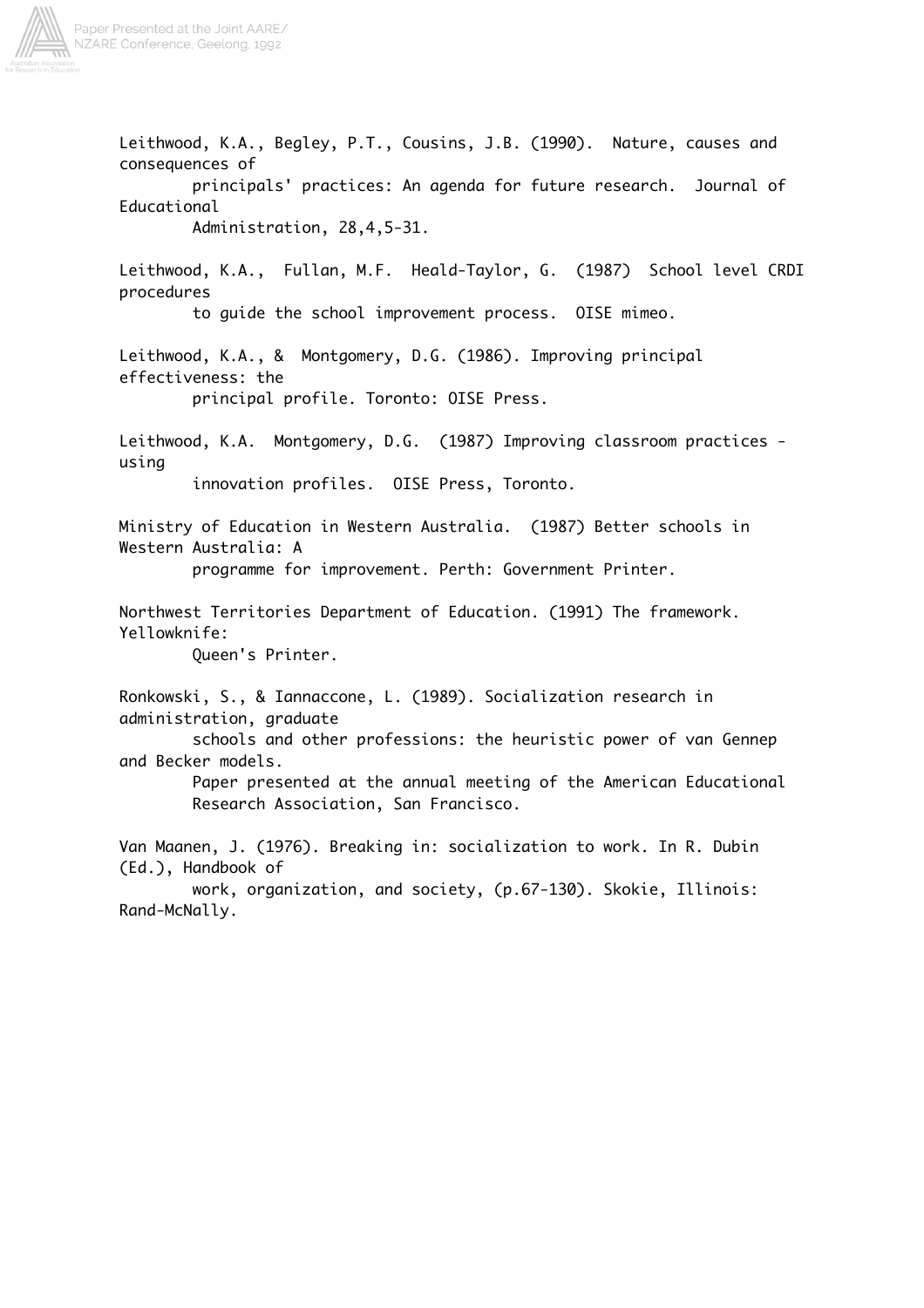

Appendix A: The Northwest Territories Principal Profile (1992)

Appendix B: The Southwestern Ontario Principal Profile (1992)

Southwestern Ontario Principal Profile

Writing Team:

John Bailey, Wellington Bd. of Ed. Paul Begley, OISE Midwestern Centre Marianne Bissegger, OISE Midwestern Centre Ralph Borelli, Dufferin-Peel R.C. Bd.of Ed. Ray Contois, Huron-Perth R.C. Bd.of Ed. Peter Durksen, Wellington Bd. of Ed. Madelaine Hughes, Waterloo R.C. Bd.of Ed. Paul Kelly, Dufferin-Peel R.C. Bd.of Ed. Laurie Kraftcheck, Huron-Perth R.C. Bd.of Ed. Faye Lund, Wellington Bd.of Ed. Bruce Macpherson, Wellington Bd.of Ed.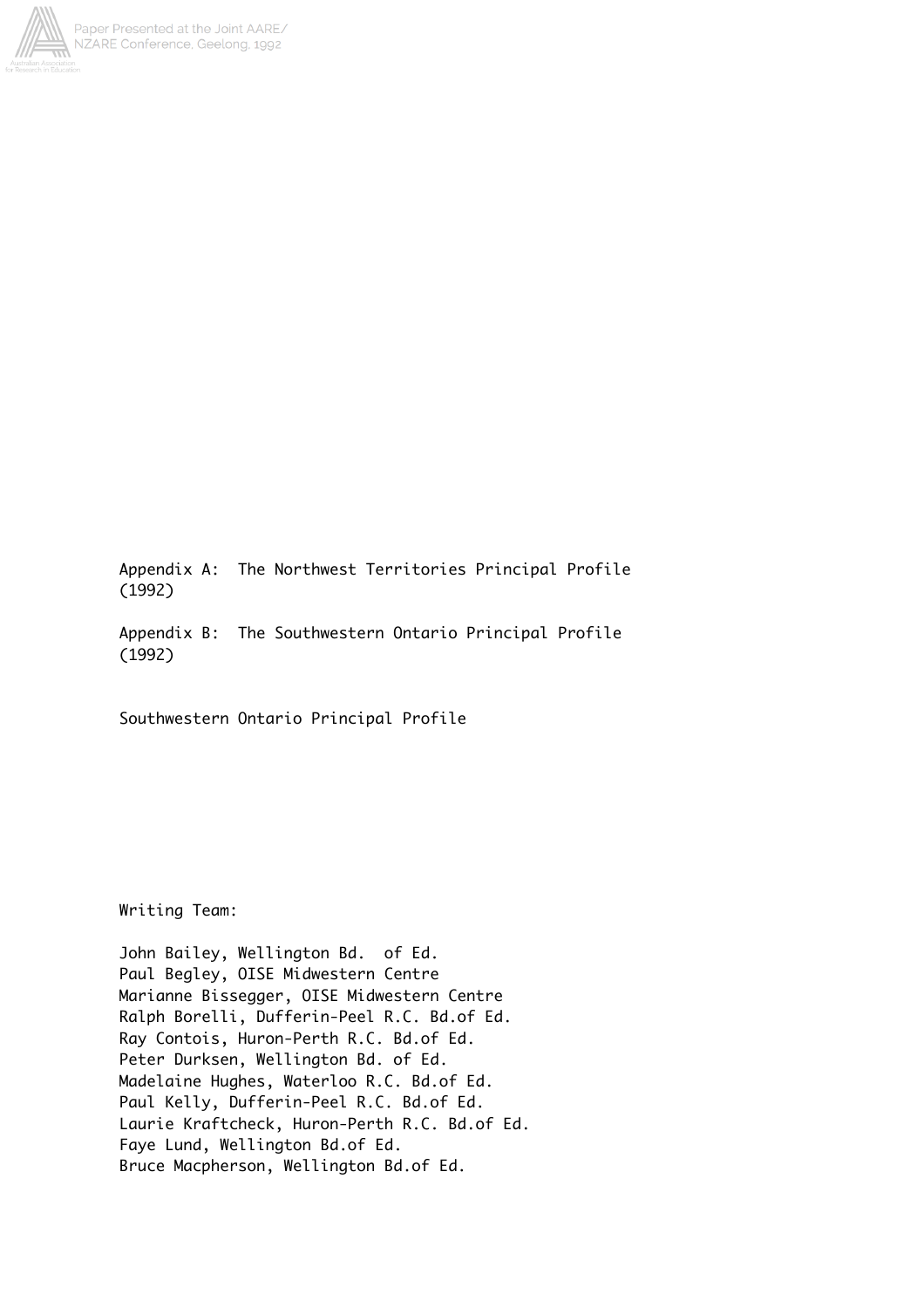

Linda Ness, Waterloo Bd.of Ed. Lois O'Grady, Dufferin-Peel R.C. Bd.of Ed. Carol Slater, Dufferin-Peel R.C. Bd.of Ed. Gail Vick, Dufferin-Peel R.C. Bd.of Ed.

Draft -- Do not quote or reproduce without the permission of the authors

The Principal as Manager Utilizes available resources to ensure the effective and efficient operation of the school

Student Conducthas a discipline policy in place strictly adheres to and enforces the school discipline policy

uses school discipline policy to develop students' responsibility and problem solving strategies has collaboratively developed policies, procedures and an inserviced school community to ensure that all students are respected and learn to accept responsibility Budgetmeets the basic operating needs of the school within budget guidelines seeks input from staff in setting budget priorities involves the staff in setting budget priorities implements a collaborative philosophy of school budgeting which reflects accountability, long term planning, efficiency, and the current political and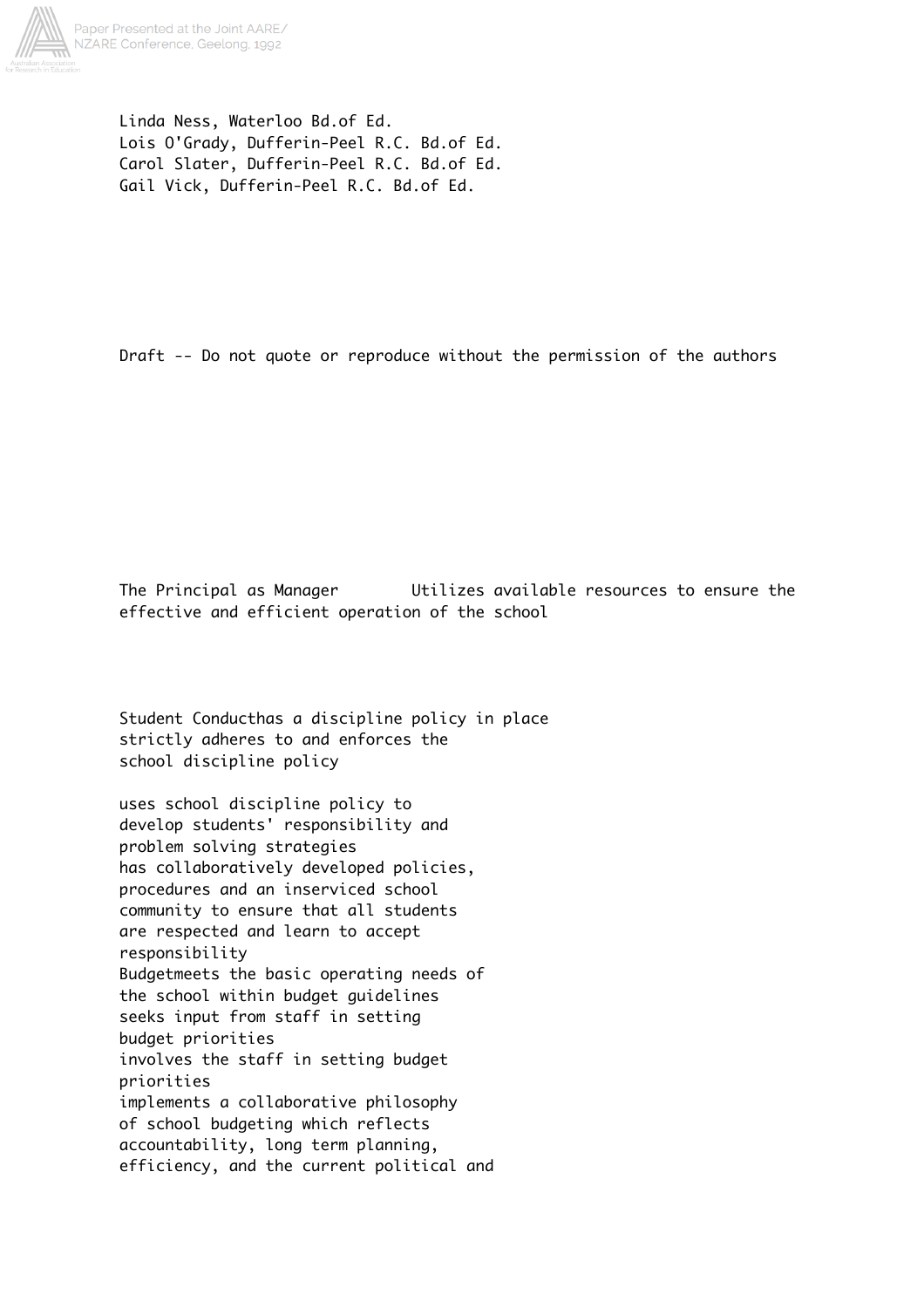

economic climate Supervisionimplements the basic summative evaluation procedure incorporates aspects of formative supervision uses a variety of supervisory approaches to assist and support staff development in a sensitive way integrates the supervisory practices with personal and professional growth plans in an effort to achieve school goals Legalitiesrelies on input and guidance of superordinates and colleagues to carry out the daily operations of the school demonstrates an awareness of the Ministry and Board procedures and acts when these impact on the daily operations of the school

has a knowledge of the Education Act/Regulations and Statutes which are reflected in the school-based planning and goal setting process integrates the requirements/priorities of the Education Act/Regulations and Statutes into the daily operation of the school in a manner consistent with the school vision, goals and priorities Time Managementspends administrative time reacting to daily demands and occurrences is aware of the need to analyze and develop time management strategies develops a time management plan along with staff to facilitate the effective operation of school uses a time management plan to maximize the use of resources in order to achieve both the short and long term school goals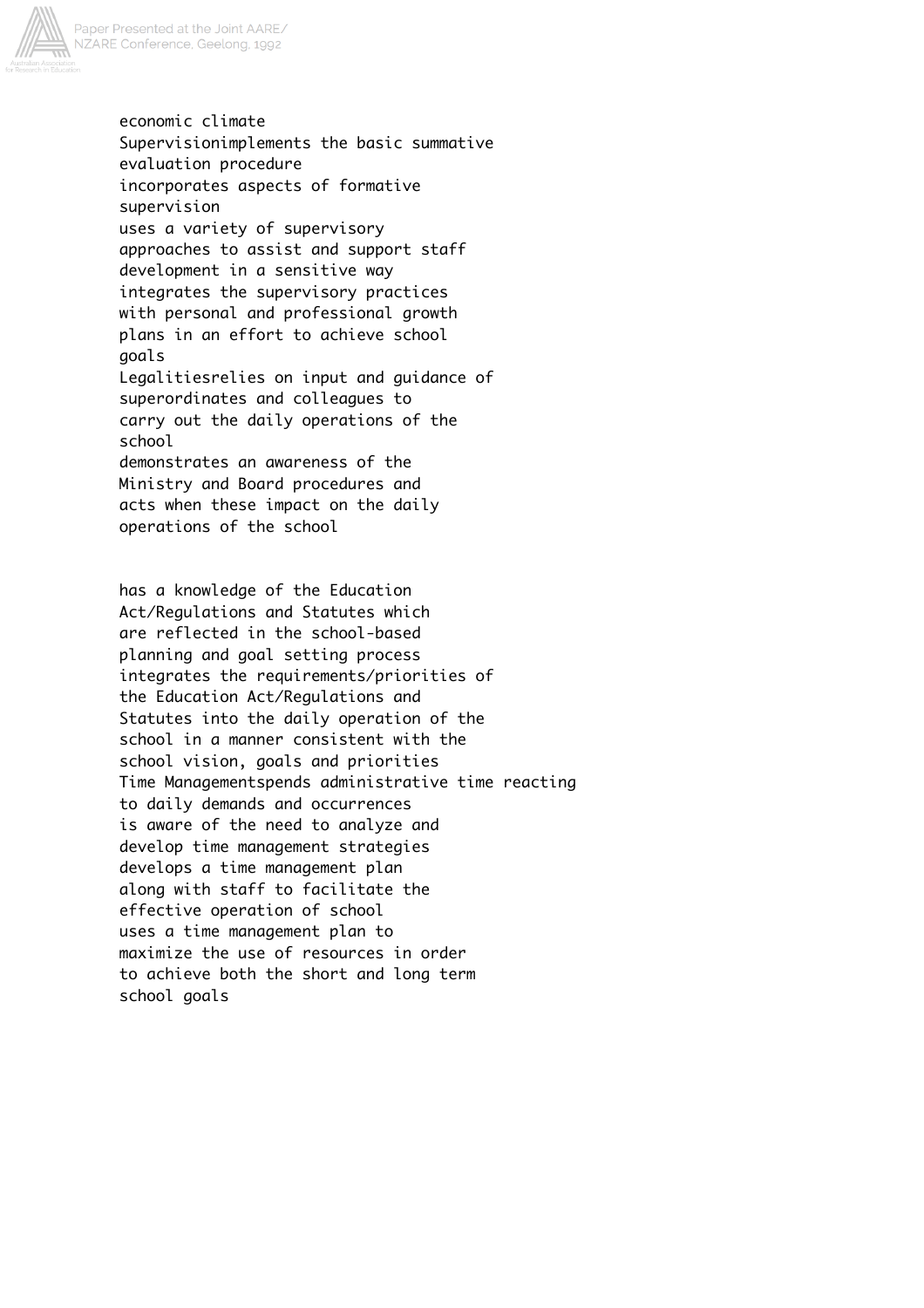

The Principal as Instructional Leader/Program Facilitator **Initiates** and directs a growth oriented change process which maximizes learning outcomes

for students, staff and community

Learning Environmentrecognizes obvious features of the culture and accepts the existing school culture

reacts to expressed needs within the culture

examines the school culture by gathering input from informal monitoring procedures and initiates some changes unilaterally

makes changes in school culture based on data gathered through formal, ongoing monitoring procedures

begins to encourage participation in a school level decision-making process

creates a climate which fosters sharing and professional growth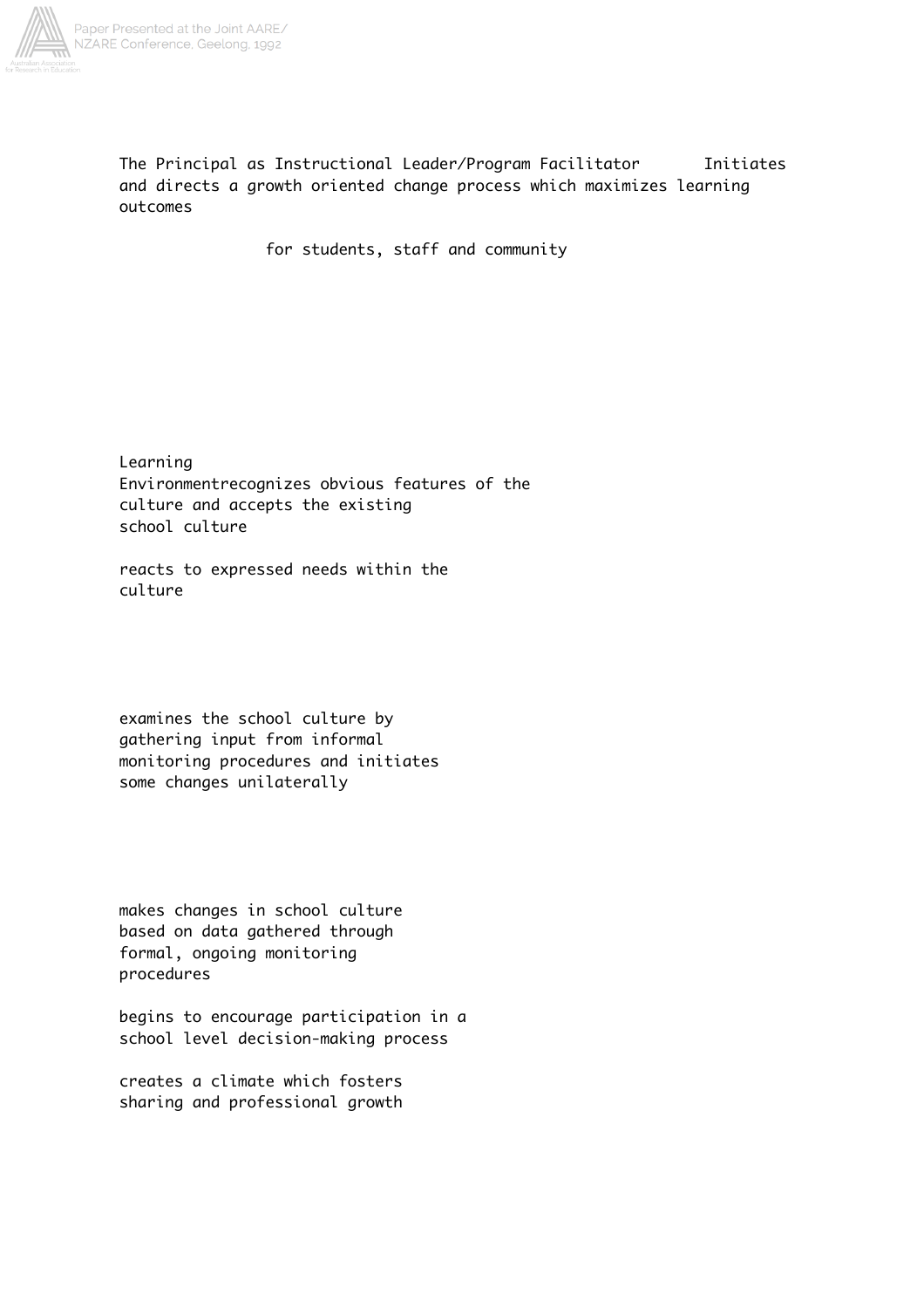

establishes a culture which fosters

cooperation, encourages risk taking and empowers (creating a community of leaders)

establishes a culture which is based on a philosophy of life long learning

establishes aa culture which fosters high levels of participation in a school level decision-making process

creates a proactive culture which anticipates needs, initiates responses and monitors progress

Goalsis aware of Board and Ministry goals

develops school goals as mandated by the supervisory officer

develops school goals in consultation with staff with reference to Board and Ministry goals

initiates school goals in collaboration with staff with reference to Board and Ministry goals

encourages teachers to use goals for long term planning

transforms goals into short term objectives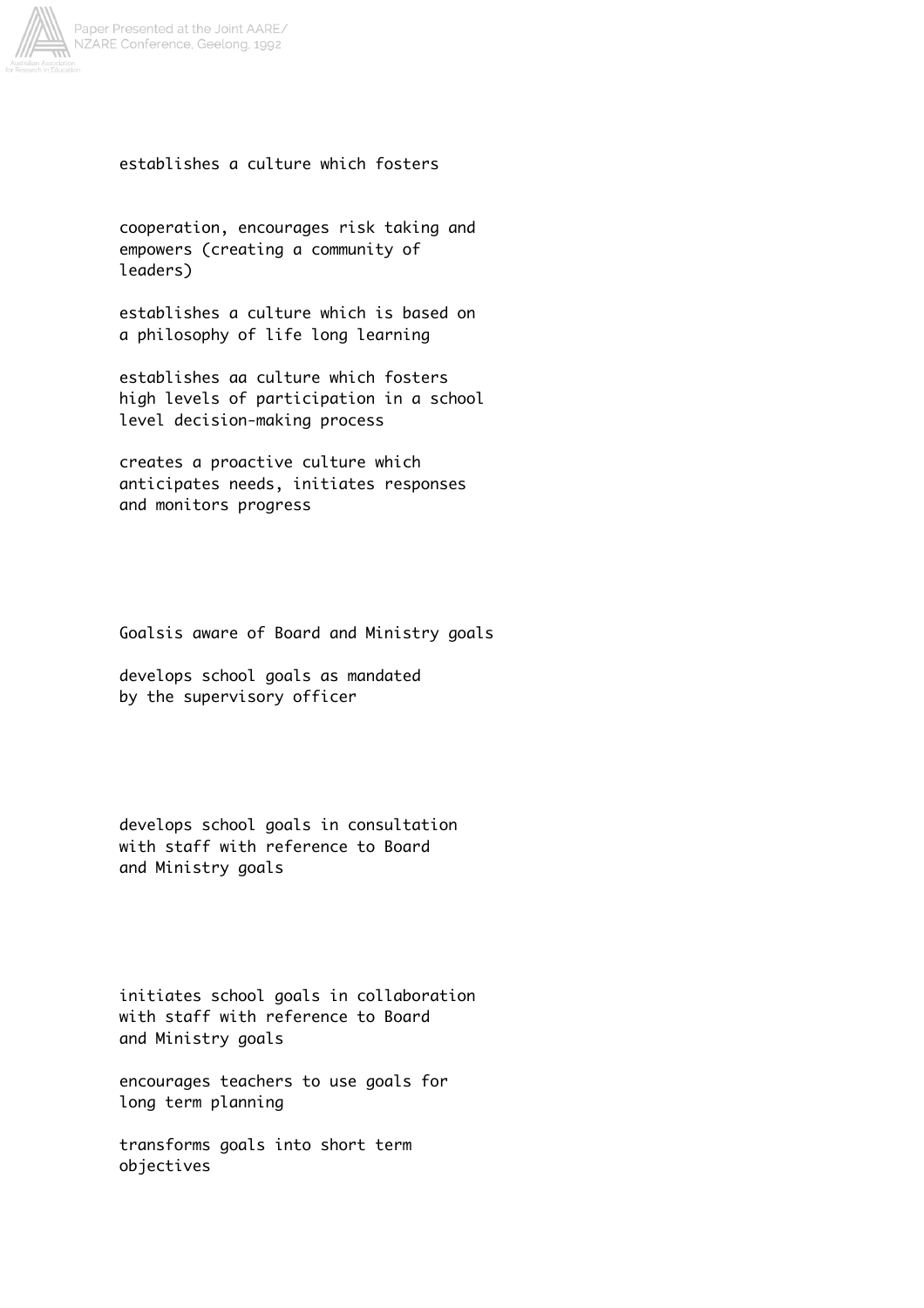

selects goals according to Board,

Ministry, school-based initiatives and community needs

sets high expectations for all students and staff

transforms goals into short term objectives and identifies indicators of success

uses goals as reference points for all activities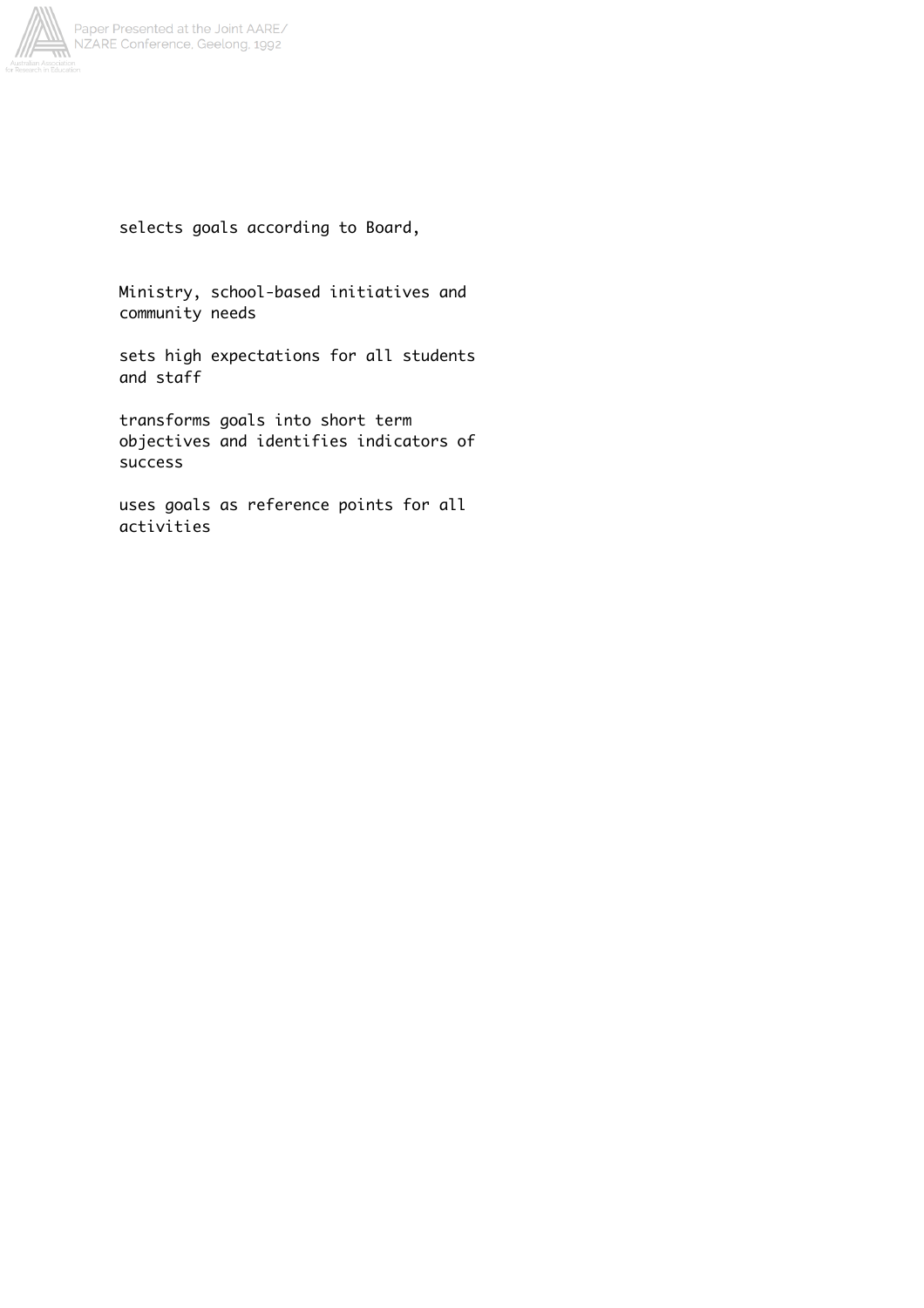